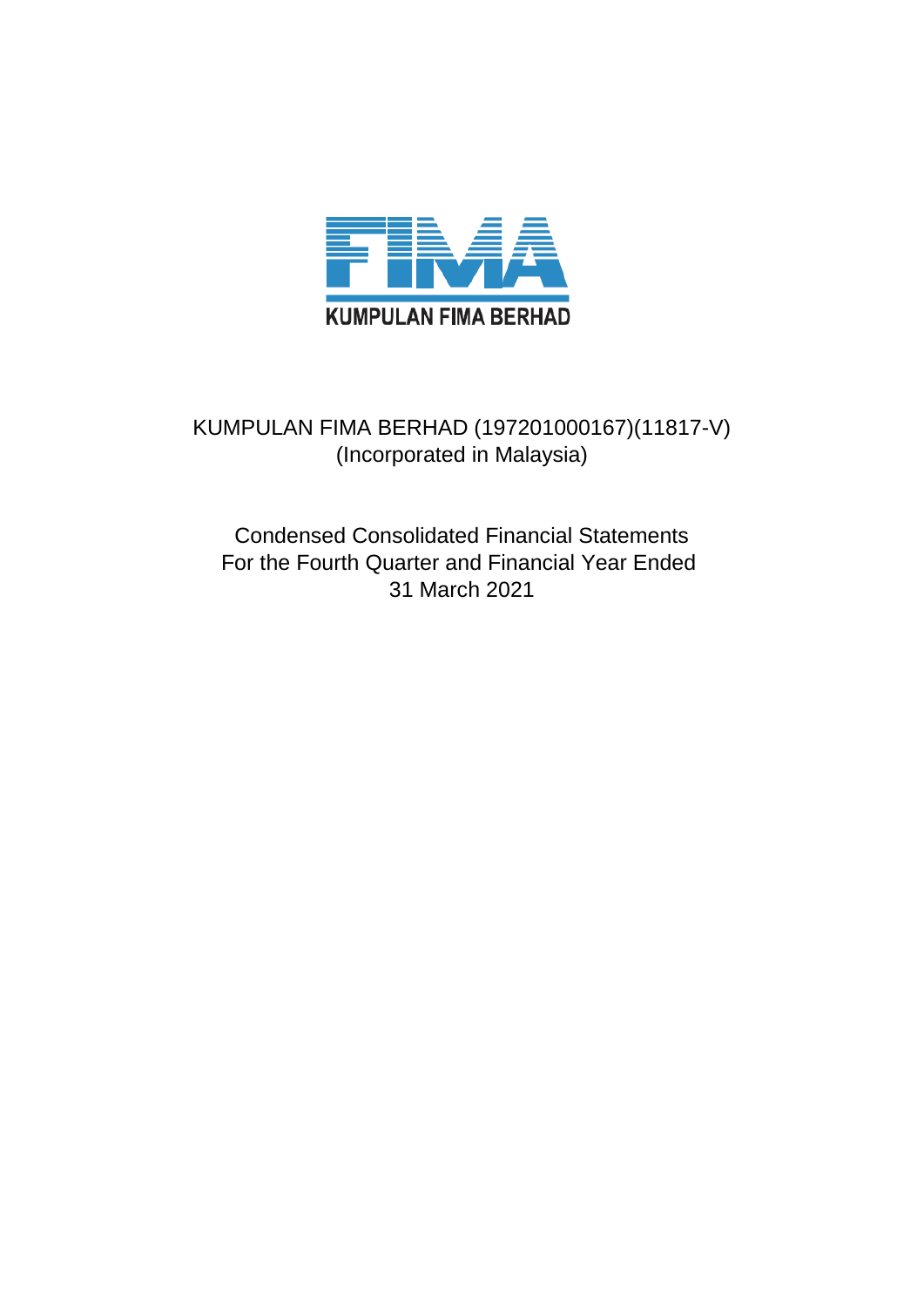

#### **CONDENSED CONSOLIDATED STATEMENT OF COMPREHENSIVE INCOME FOR THE FOURTH QUARTER AND FINANCIAL YEAR ENDED 31 MARCH 2021** *(THE FIGURES HAVE NOT BEEN AUDITED)*

|                                          |                | <b>Current quarter</b> |                       |                | 12 months cumulative  |  |  |
|------------------------------------------|----------------|------------------------|-----------------------|----------------|-----------------------|--|--|
|                                          |                | <b>Current</b>         | <b>Preceding year</b> | <b>Current</b> | <b>Preceding year</b> |  |  |
|                                          |                | year                   | corresponding         | year           | corresponding         |  |  |
|                                          |                | quarter                | quarter               | to date        | period                |  |  |
|                                          | <b>Note</b>    | 31-03-2021             | 31-03-2020            | 31-03-2021     | 31-03-2020            |  |  |
|                                          |                | <b>RM'000</b>          | <b>RM'000</b>         | <b>RM'000</b>  | <b>RM'000</b>         |  |  |
|                                          |                |                        |                       |                |                       |  |  |
| Revenue                                  | A <sub>9</sub> | 120,118                | 121,766               | 478,269        | 500,901               |  |  |
| Cost of sales                            |                | (60,079)               | (75, 388)             | (275, 581)     | (328, 449)            |  |  |
| <b>Gross profit</b>                      |                | 60,039                 | 46,378                | 202,688        | 172,452               |  |  |
| Other income                             |                | 4,519                  | 2,671                 | 12,088         | 11,798                |  |  |
| Other items of expense                   |                |                        |                       |                |                       |  |  |
| Administrative expenses                  |                | (26, 495)              | (21, 020)             | (91, 795)      | (81, 260)             |  |  |
| Selling and marketing expenses           |                | (5,711)                | (6, 350)              | (10, 669)      | (12, 724)             |  |  |
| Other operating expenses                 |                | (2,768)                | 1,746                 | (19,000)       | (18, 121)             |  |  |
| Impairment loss on property, plant and   |                |                        |                       |                |                       |  |  |
| equipment and right-of-use assets        |                | (1,762)                | (17, 791)             | (1,762)        | (17, 791)             |  |  |
|                                          |                | (36, 736)              | (43, 415)             | (123, 226)     | (129, 896)            |  |  |
| Finance costs                            |                | (1, 171)               | (1, 911)              | (3,831)        | (4, 486)              |  |  |
| Share of results of associates           |                | 795                    | 371                   | 4,126          | 1,963                 |  |  |
| Profit before tax                        | A9/A10         | 27,446                 | 4,094                 | 91,845         | 51,831                |  |  |
| Income tax expense                       | B <sub>5</sub> | (15, 509)              | (9,055)               | (30, 133)      | (24, 363)             |  |  |
| Profit net of tax                        |                | 11,937                 | (4,961)               | 61,712         | 27,468                |  |  |
| Other comprehensive income/(expense)     |                |                        |                       |                |                       |  |  |
| Foreign exchange translation gain/(loss) |                | 3,152                  | (7, 282)              | 1,885          | (5, 446)              |  |  |
| Remeasurement gain/(loss) on defined     |                |                        |                       |                |                       |  |  |
| benefit obligations                      |                | 179                    | (151)                 | 179            | (151)                 |  |  |
| Total comprehensive income/(expense)     |                |                        |                       |                |                       |  |  |
| for the period/year                      |                | 15,268                 | (12, 394)             | 63,776         | 21,871                |  |  |
| <b>Profit attributable to:</b>           |                |                        |                       |                |                       |  |  |
| Equity holders of the Company            |                | 8,336                  | (124)                 | 50,104         | 29,214                |  |  |
| Non-controlling interests                |                | 3,601                  | (4, 837)              | 11,608         | (1,746)               |  |  |
| Profit for the period/year               |                | 11,937                 | (4,961)               | 61,712         | 27,468                |  |  |
| <b>Total comprehensive income</b>        |                |                        |                       |                |                       |  |  |
| attributable to:                         |                |                        |                       |                |                       |  |  |
| Equity holders of the Company            |                | 11,519                 | (4,904)               | 51,014         | 25,746                |  |  |
| Non-controlling interests                |                | 3,749                  | (7, 490)              | 12,762         | (3,875)               |  |  |
| <b>Total comprehensive income</b>        |                |                        |                       |                |                       |  |  |
| for the period/year                      |                | 15,268                 | (12, 394)             | 63,776         | 21,871                |  |  |
| Earnings per share attributable          |                |                        |                       |                |                       |  |  |
| to equity holders of the Company:        |                |                        |                       |                |                       |  |  |
| Basic/diluted earnings per share (sen)   | <b>B12</b>     | 2.99                   | (0.04)                | 17.96          | 10.40                 |  |  |

(The condensed consolidated statement of comprehensive income should be read in conjunction with the audited financial statements for the year ended 31 March 2020 and the accompanying explanatory notes attached to the interim financial *statements).*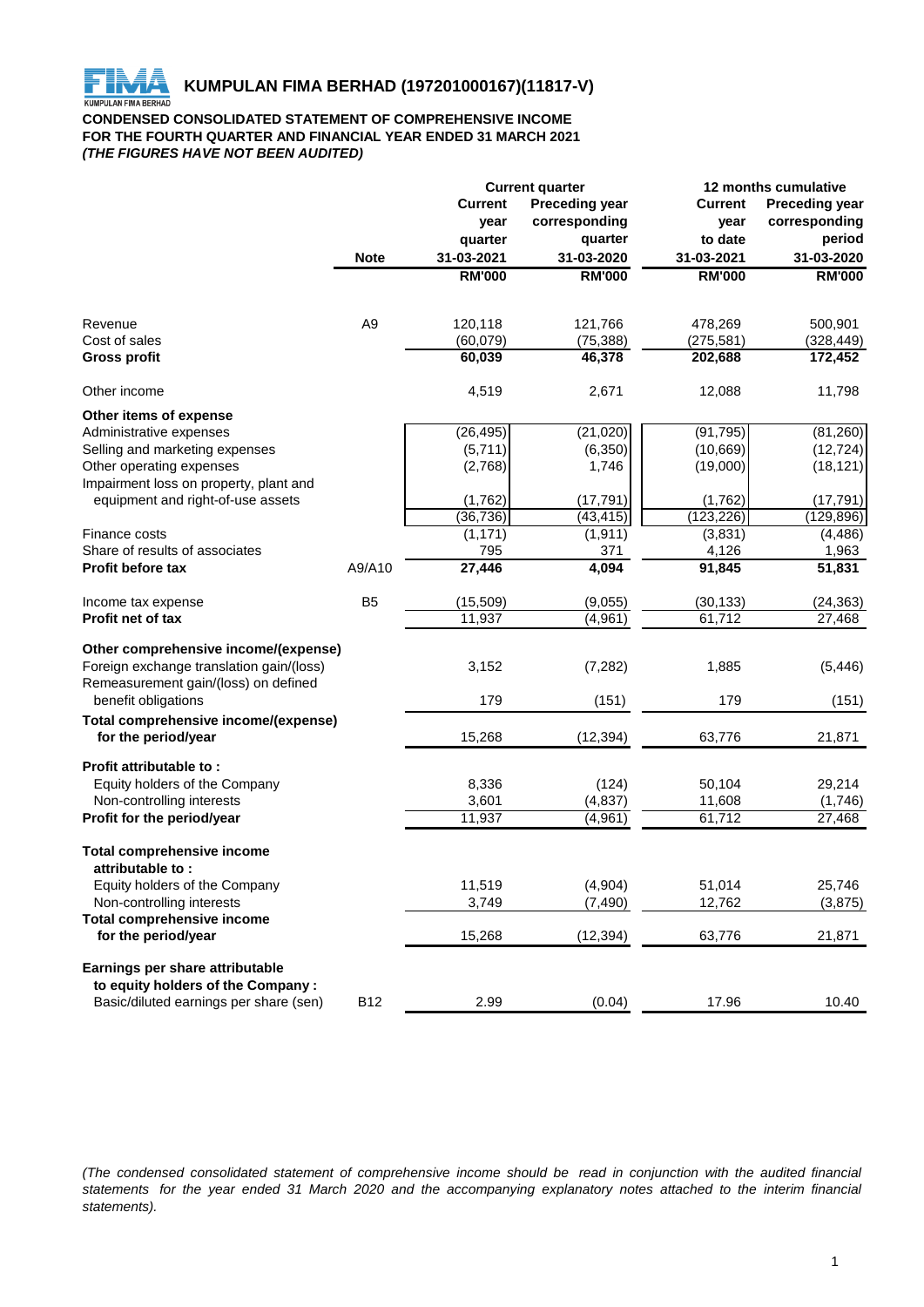#### **CONDENSED CONSOLIDATED STATEMENT OF FINANCIAL POSITION AS AT 31 MARCH 2021**

|                                                                                       | As at<br>31-03-2021 | As at<br>31-03-2020 |
|---------------------------------------------------------------------------------------|---------------------|---------------------|
|                                                                                       | <b>RM'000</b>       | <b>RM'000</b>       |
| <b>ASSETS</b>                                                                         |                     |                     |
| Non-current assets                                                                    |                     |                     |
| Property, plant and equipment                                                         | 374,966             | 366,672             |
| Right-of-use assets                                                                   | 199,634             | 210,487             |
| Investment properties                                                                 | 61,917              | 63,554              |
| Investment in associates                                                              | 37,363              | 33,237              |
| Deferred tax assets                                                                   | 12,316              | 8,718               |
| Goodwill on consolidation                                                             | 12,710              | 12,710              |
|                                                                                       | 698,906             | 695,378             |
| <b>Current assets</b>                                                                 |                     |                     |
| Inventories                                                                           | 67,845              | 75,473              |
| <b>Biological assets</b>                                                              | 5,965               | 6,865               |
| Trade receivables                                                                     | 103,963             | 140,555             |
| Other receivables                                                                     | 82,971              | 39,315              |
| Short term cash investments                                                           | 209,532             | 171,591             |
| Cash and bank balances                                                                | 116,497             | 124,329             |
|                                                                                       | 586,773             | 558,128             |
| <b>TOTAL ASSETS</b>                                                                   | 1,285,679           | 1,253,506           |
| <b>EQUITY AND LIABILITIES</b><br>Equity attributable to equity holders of the Company |                     |                     |
| Share capital                                                                         | 311,670             | 311,670             |
| <b>Treasury shares</b>                                                                | (6, 823)            | (2, 972)            |
| Other reserves                                                                        | 56,483              | 55,716              |
| Retained earnings                                                                     | 462,468             | 437,360             |
|                                                                                       | 823,798             | 801,774             |
| Non-controlling interests                                                             | 234,467             | 236,897             |
| <b>Total equity</b>                                                                   | 1,058,265           | 1,038,671           |
| <b>Non-current liabilities</b>                                                        |                     |                     |
| Lease liabilities                                                                     | 41,822              | 48,648              |
| Retirement benefit obligations                                                        | 1,657               | 2,073               |
| Deferred tax liabilities                                                              | 53,004              | 43,251              |
|                                                                                       | 96,483              | 93,972              |
| <b>Current liabilities</b>                                                            |                     |                     |
| Lease liabilities                                                                     | 14,710              | 11,789              |
| Short term borrowings                                                                 | 38,392              | 33,490              |
| Trade and other payables                                                              | 68,074              | 63,217              |
| Provisions                                                                            | 3,802               | 8,765               |
| Tax payable                                                                           | 5,953               | 3,602               |
|                                                                                       | 130,931             | 120,863             |
| <b>Total liabilities</b>                                                              | 227,414             | 214,835             |
| <b>TOTAL EQUITY AND LIABILITIES</b>                                                   | 1,285,679           | 1,253,506           |
|                                                                                       |                     |                     |
| Net assets per share (RM)                                                             | 2.92                | 2.84                |

(The condensed consolidated statement of financial position should be read in conjunction with the audited financial statements for the year ended 31 March 2020 and the accompanying explanatory notes attached to the interim *financial statements).*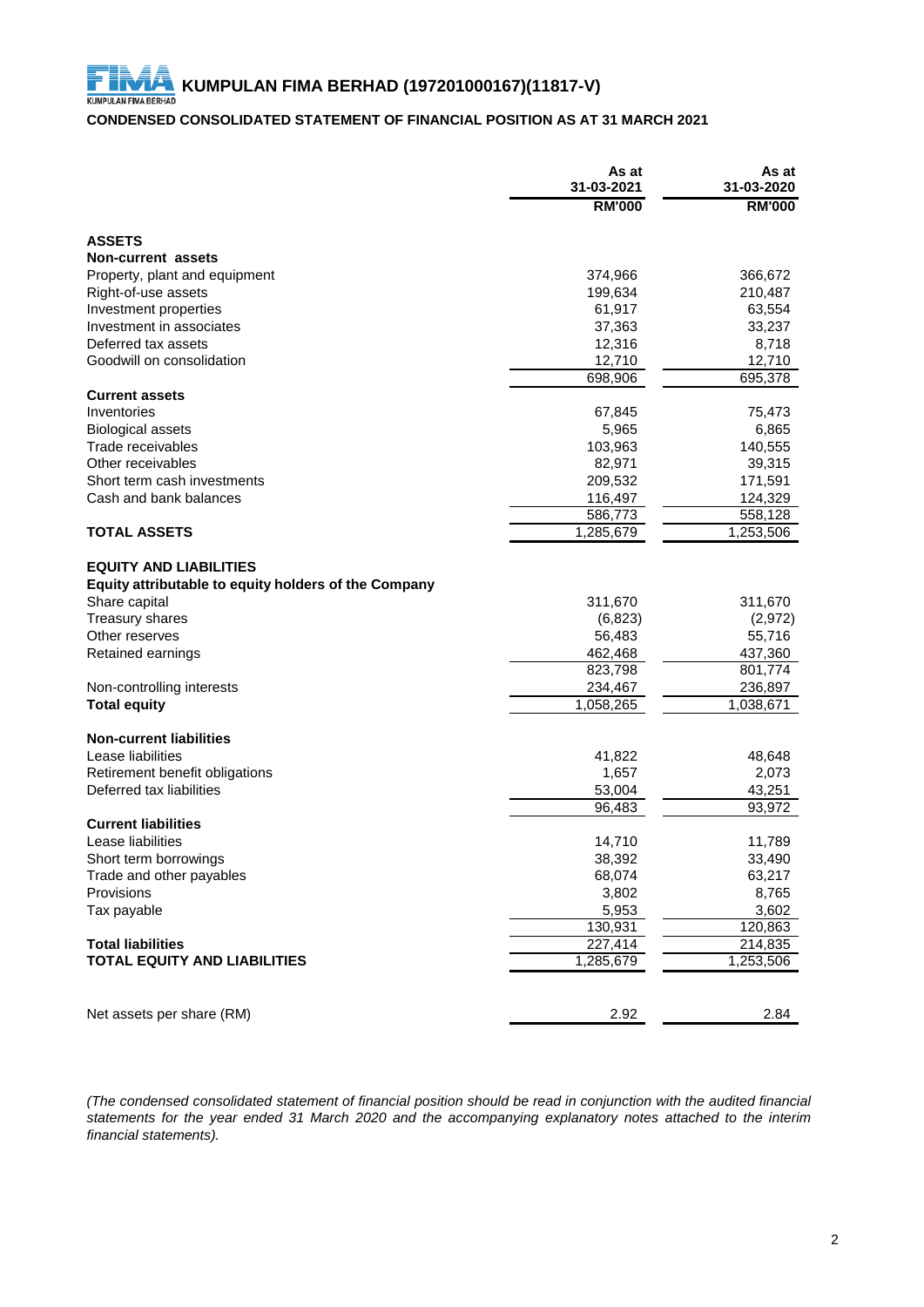#### **KUMPULAN FIMA BERHAD**

F

#### **CONDENSED CONSOLIDATED STATEMENT OF CHANGES IN EQUITY FOR THE FINANCIAL YEAR ENDED 31 MARCH 2021**

|                                                                                                                                               |                         |                           |                   |                    | Attributable to equity holders of the Company                             |                                       |                             |                      |                                  |                                   |
|-----------------------------------------------------------------------------------------------------------------------------------------------|-------------------------|---------------------------|-------------------|--------------------|---------------------------------------------------------------------------|---------------------------------------|-----------------------------|----------------------|----------------------------------|-----------------------------------|
|                                                                                                                                               |                         |                           |                   | Non-distributable  |                                                                           |                                       | Distributable               |                      |                                  |                                   |
|                                                                                                                                               | <b>Share</b><br>capital | <b>Treasury</b><br>shares | Other<br>reserves | Capital<br>reserve | <b>Capital</b><br>reserve<br>arising from<br>bonus issue in<br>subsidiary | <b>Foreign</b><br>exchange<br>reserve | <b>Retained</b><br>earnings | <b>Total</b>         | Non-<br>controlling<br>interests | <b>Total</b><br>equity            |
| Group                                                                                                                                         | <b>RM'000</b>           | <b>RM'000</b>             | <b>RM'000</b>     | <b>RM'000</b>      | <b>RM'000</b>                                                             | <b>RM'000</b>                         | <b>RM'000</b>               | <b>RM'000</b>        | <b>RM'000</b>                    | <b>RM'000</b>                     |
| <b>At 1 April 2020</b>                                                                                                                        | 311,670                 | (2,972)                   | 55,716            | 437                | 66,459                                                                    | (11, 180)                             | 437,360                     | 801,774              | 236,897                          | 1,038,671                         |
| Total comprehensive income for the year                                                                                                       |                         |                           | 767               |                    | $\blacksquare$                                                            | 767                                   | 50,247                      | 51,014               | 12,762                           | 63,776                            |
| <b>Transactions with equity holders</b><br>Dividend<br>Dividends paid to minority shareholders of a subsidiary<br>Purchase of treasury shares |                         | (3,851)                   |                   | $\overline{a}$     | $\overline{a}$<br>$\blacksquare$                                          |                                       | (25, 139)                   | (25, 139)<br>(3,851) | (13, 328)<br>(1,864)             | (25, 139)<br>(13, 328)<br>(5,715) |
| Total transaction with equity holders                                                                                                         |                         | (3,851)                   |                   |                    |                                                                           |                                       | (25, 139)                   | (28,990)             | (15, 192)                        | (44, 182)                         |
| At 31 March 2021                                                                                                                              | 311,670                 | (6, 823)                  | 56,483            | 437                | 66,459                                                                    | (10, 413)                             | 462,468                     | 823,798              | 234,467                          | 1,058,265                         |
| At 1 April 2019                                                                                                                               | 311,670                 | (1, 143)                  | 59,063            | 437                | 66,459                                                                    | (7, 833)                              | 433,562                     | 803,152              | 253,807                          | 1,056,959                         |
| Total comprehensive (expense)/income for the year                                                                                             |                         |                           | (3, 347)          |                    | $\blacksquare$                                                            | (3, 347)                              | 29,093                      | 25,746               | (3,875)                          | 21,871                            |
| <b>Transactions with equity holders</b><br>Dividend<br>Dividends paid to minority shareholders of a subsidiary                                |                         |                           |                   | $\sim$             | $\sim$                                                                    |                                       | (25, 295)                   | (25, 295)            | (11,560)                         | (25, 295)<br>(11, 560)            |
| Purchase of treasury shares                                                                                                                   |                         | (1,829)                   |                   |                    |                                                                           |                                       |                             | (1,829)              | (1, 475)                         | (3, 304)                          |
| Total transaction with equity holders                                                                                                         | $\blacksquare$          | (1,829)                   |                   |                    |                                                                           |                                       | (25, 295)                   | (27, 124)            | (13,035)                         | (40, 159)                         |
| At 31 March 2020                                                                                                                              | 311,670                 | (2, 972)                  | 55,716            | 437                | 66,459                                                                    | (11, 180)                             | 437,360                     | 801,774              | 236,897                          | 1,038,671                         |

(The condensed consolidated statements of changes in equity should be read in conjunction with the audited financial statements for the year ended 31 March 2020 and the accompanying explanatory notes *attached to the interim financial statements).*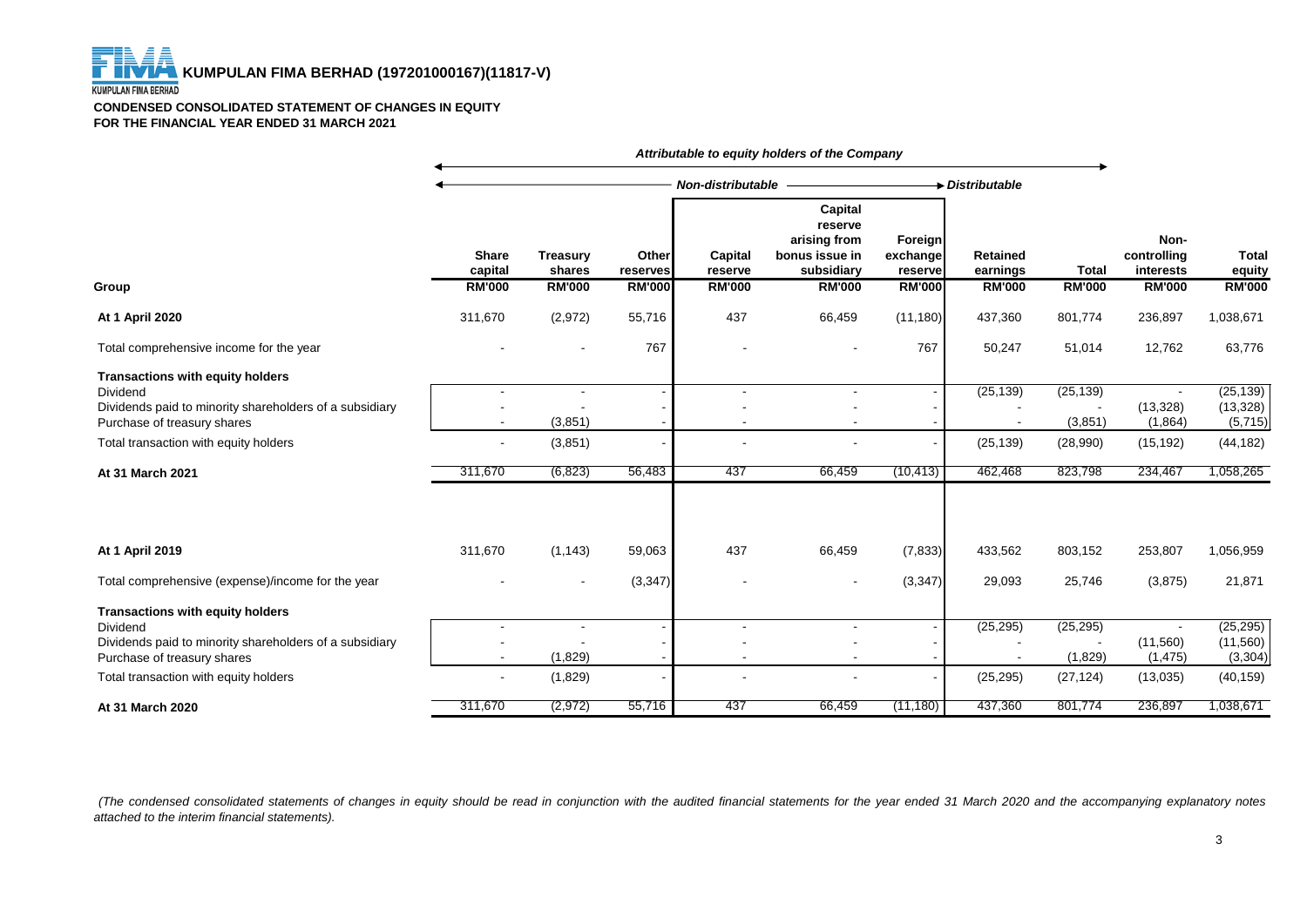# **FIMA EXTRAPTION FIMA BERHAD (197201000167)(11817-V)**

### **CONDENSED CONSOLIDATED STATEMENT OF CASH FLOWS FOR THE FINANCIAL YEAR ENDED 31 MARCH 2021**

| 31-03-2021<br>31-03-2020<br><b>RM'000</b><br><b>RM'000</b><br><b>CASH FLOWS FROM OPERATING ACTIVITIES</b><br>Profit before tax<br>91,845<br>51,831<br>Adjustments for:<br>Depreciation of investment properties<br>1,637<br>1,637<br>Depreciation for property, plant and equipment<br>20,500<br>22,858<br>Depreciation of right-of-use assets<br>16,150<br>15,990<br>Fair value changes on biological assets<br>(2,705)<br>1,178<br>8,940<br>Impairment loss on property, plant and equipment<br>1,762<br>8,851<br>Impairment loss on right-of-use asset<br>Net provision for/(writeback of) impairment on trade and other receivables<br>(124)<br>206<br>3,831<br>4,486<br>Interest expense<br>Profit income<br>(1,030)<br>(1, 447)<br>Interest income<br>(1, 247)<br>(73)<br>Distribution from short term cash investment<br>(4,056)<br>(5,710)<br>Net (reversal of)/provision for retirement benefit obligations<br>273<br>(180)<br>Net reversal of provision for warranty<br>(1, 114)<br>(4,963)<br>Net unrealised forex loss/(gain)<br>3,181<br>(4,655)<br>Net gain on disposal of property, plant and equipment<br>(44)<br>(95)<br>Share of results of associates<br>(4, 126)<br>(1,963)<br>Write (back)/down of inventories<br>(1,760)<br>1,959<br>(2, 120)<br>Reversal of provision for compensation claim<br>123,641<br>96,062<br>Operating profit before working capital changes<br>27,237<br>Decrease in inventories<br>9,388<br>Decrease/(increase) in receivables<br>30,798<br>(11, 217)<br>6,213<br>(456)<br>Increase/(decrease) in payables<br>170,040<br>111,626<br>Cash generated from operations<br>(1,734)<br>Interest paid<br>(1, 168)<br>(27, 616)<br>Taxes paid<br>(20, 655)<br>Retirement benefits paid<br>(183)<br>(77)<br>148,034<br>$\overline{82,199}$<br>Net cash generated from operating activities<br><b>CASH FLOWS FROM INVESTING ACTIVITIES</b><br>Proceeds from disposal of property, plant and equipment<br>140<br>2,698<br>(31,606)<br>Purchase of property, plant and equipment<br>(32, 599)<br>Acquisition of treasury shares<br>(3,851)<br>(1,829)<br>Profit income received<br>1,447<br>1,030<br>Interest income received<br>1,247<br>73<br>Distribution received from short term cash investment<br>4,056<br>5,710<br>Deposit paid for acquisition of land<br>(38, 163)<br>Net placement of short term cash investments<br>(37, 941)<br>(23, 469)<br>(47, 212)<br>Net cash used in investing activities<br>(105, 845)<br><b>CASH FLOWS FROM FINANCING ACTIVITIES</b><br>4,902<br>(1,016)<br>Net drawdown/(repayment) of borrowings<br>(12, 520)<br>Repayment of lease liabilities<br>(13,072)<br>Dividend paid<br>(25, 139)<br>(25, 295)<br>Dividend paid by a subsidiary to non-controlling interests<br>(13, 328)<br>(11,560)<br>Net cash used in financing activities<br>(50, 391)<br>(46,637)<br><b>NET DECREASE IN CASH AND CASH EQUIVALENTS</b><br>(4, 448)<br>(15, 404)<br>EFFECT ON FOREIGN EXCHANGE RATE CHANGES IN CASH<br><b>AND CASH EQUIVALENTS</b><br>(3, 384)<br>(2,463)<br>CASH AND CASH EQUIVALENTS AT BEGINNING OF YEAR<br>124,329<br>142,196<br>CASH AND CASH EQUIVALENTS AT END OF YEAR<br>116,497<br>124,329<br><b>CASH AND CASH EQUIVALENTS COMPRISE:</b><br>Cash and bank balances<br>79,136<br>94,409<br>Fixed deposits with financial institutions<br>37,361<br>29,920<br>116,497<br>124,329 | - 12 months ended - |  |
|-----------------------------------------------------------------------------------------------------------------------------------------------------------------------------------------------------------------------------------------------------------------------------------------------------------------------------------------------------------------------------------------------------------------------------------------------------------------------------------------------------------------------------------------------------------------------------------------------------------------------------------------------------------------------------------------------------------------------------------------------------------------------------------------------------------------------------------------------------------------------------------------------------------------------------------------------------------------------------------------------------------------------------------------------------------------------------------------------------------------------------------------------------------------------------------------------------------------------------------------------------------------------------------------------------------------------------------------------------------------------------------------------------------------------------------------------------------------------------------------------------------------------------------------------------------------------------------------------------------------------------------------------------------------------------------------------------------------------------------------------------------------------------------------------------------------------------------------------------------------------------------------------------------------------------------------------------------------------------------------------------------------------------------------------------------------------------------------------------------------------------------------------------------------------------------------------------------------------------------------------------------------------------------------------------------------------------------------------------------------------------------------------------------------------------------------------------------------------------------------------------------------------------------------------------------------------------------------------------------------------------------------------------------------------------------------------------------------------------------------------------------------------------------------------------------------------------------------------------------------------------------------------------------------------------------------------------------------------------------------------------------------------------------------------------------------------------------------------------------------------------------------------------------------------------------------------------------------------------------------------------------------------------------------------------------------------------------------------------------------|---------------------|--|
|                                                                                                                                                                                                                                                                                                                                                                                                                                                                                                                                                                                                                                                                                                                                                                                                                                                                                                                                                                                                                                                                                                                                                                                                                                                                                                                                                                                                                                                                                                                                                                                                                                                                                                                                                                                                                                                                                                                                                                                                                                                                                                                                                                                                                                                                                                                                                                                                                                                                                                                                                                                                                                                                                                                                                                                                                                                                                                                                                                                                                                                                                                                                                                                                                                                                                                                                                                 |                     |  |
|                                                                                                                                                                                                                                                                                                                                                                                                                                                                                                                                                                                                                                                                                                                                                                                                                                                                                                                                                                                                                                                                                                                                                                                                                                                                                                                                                                                                                                                                                                                                                                                                                                                                                                                                                                                                                                                                                                                                                                                                                                                                                                                                                                                                                                                                                                                                                                                                                                                                                                                                                                                                                                                                                                                                                                                                                                                                                                                                                                                                                                                                                                                                                                                                                                                                                                                                                                 |                     |  |
|                                                                                                                                                                                                                                                                                                                                                                                                                                                                                                                                                                                                                                                                                                                                                                                                                                                                                                                                                                                                                                                                                                                                                                                                                                                                                                                                                                                                                                                                                                                                                                                                                                                                                                                                                                                                                                                                                                                                                                                                                                                                                                                                                                                                                                                                                                                                                                                                                                                                                                                                                                                                                                                                                                                                                                                                                                                                                                                                                                                                                                                                                                                                                                                                                                                                                                                                                                 |                     |  |
|                                                                                                                                                                                                                                                                                                                                                                                                                                                                                                                                                                                                                                                                                                                                                                                                                                                                                                                                                                                                                                                                                                                                                                                                                                                                                                                                                                                                                                                                                                                                                                                                                                                                                                                                                                                                                                                                                                                                                                                                                                                                                                                                                                                                                                                                                                                                                                                                                                                                                                                                                                                                                                                                                                                                                                                                                                                                                                                                                                                                                                                                                                                                                                                                                                                                                                                                                                 |                     |  |
|                                                                                                                                                                                                                                                                                                                                                                                                                                                                                                                                                                                                                                                                                                                                                                                                                                                                                                                                                                                                                                                                                                                                                                                                                                                                                                                                                                                                                                                                                                                                                                                                                                                                                                                                                                                                                                                                                                                                                                                                                                                                                                                                                                                                                                                                                                                                                                                                                                                                                                                                                                                                                                                                                                                                                                                                                                                                                                                                                                                                                                                                                                                                                                                                                                                                                                                                                                 |                     |  |
|                                                                                                                                                                                                                                                                                                                                                                                                                                                                                                                                                                                                                                                                                                                                                                                                                                                                                                                                                                                                                                                                                                                                                                                                                                                                                                                                                                                                                                                                                                                                                                                                                                                                                                                                                                                                                                                                                                                                                                                                                                                                                                                                                                                                                                                                                                                                                                                                                                                                                                                                                                                                                                                                                                                                                                                                                                                                                                                                                                                                                                                                                                                                                                                                                                                                                                                                                                 |                     |  |
|                                                                                                                                                                                                                                                                                                                                                                                                                                                                                                                                                                                                                                                                                                                                                                                                                                                                                                                                                                                                                                                                                                                                                                                                                                                                                                                                                                                                                                                                                                                                                                                                                                                                                                                                                                                                                                                                                                                                                                                                                                                                                                                                                                                                                                                                                                                                                                                                                                                                                                                                                                                                                                                                                                                                                                                                                                                                                                                                                                                                                                                                                                                                                                                                                                                                                                                                                                 |                     |  |
|                                                                                                                                                                                                                                                                                                                                                                                                                                                                                                                                                                                                                                                                                                                                                                                                                                                                                                                                                                                                                                                                                                                                                                                                                                                                                                                                                                                                                                                                                                                                                                                                                                                                                                                                                                                                                                                                                                                                                                                                                                                                                                                                                                                                                                                                                                                                                                                                                                                                                                                                                                                                                                                                                                                                                                                                                                                                                                                                                                                                                                                                                                                                                                                                                                                                                                                                                                 |                     |  |
|                                                                                                                                                                                                                                                                                                                                                                                                                                                                                                                                                                                                                                                                                                                                                                                                                                                                                                                                                                                                                                                                                                                                                                                                                                                                                                                                                                                                                                                                                                                                                                                                                                                                                                                                                                                                                                                                                                                                                                                                                                                                                                                                                                                                                                                                                                                                                                                                                                                                                                                                                                                                                                                                                                                                                                                                                                                                                                                                                                                                                                                                                                                                                                                                                                                                                                                                                                 |                     |  |
|                                                                                                                                                                                                                                                                                                                                                                                                                                                                                                                                                                                                                                                                                                                                                                                                                                                                                                                                                                                                                                                                                                                                                                                                                                                                                                                                                                                                                                                                                                                                                                                                                                                                                                                                                                                                                                                                                                                                                                                                                                                                                                                                                                                                                                                                                                                                                                                                                                                                                                                                                                                                                                                                                                                                                                                                                                                                                                                                                                                                                                                                                                                                                                                                                                                                                                                                                                 |                     |  |
|                                                                                                                                                                                                                                                                                                                                                                                                                                                                                                                                                                                                                                                                                                                                                                                                                                                                                                                                                                                                                                                                                                                                                                                                                                                                                                                                                                                                                                                                                                                                                                                                                                                                                                                                                                                                                                                                                                                                                                                                                                                                                                                                                                                                                                                                                                                                                                                                                                                                                                                                                                                                                                                                                                                                                                                                                                                                                                                                                                                                                                                                                                                                                                                                                                                                                                                                                                 |                     |  |
|                                                                                                                                                                                                                                                                                                                                                                                                                                                                                                                                                                                                                                                                                                                                                                                                                                                                                                                                                                                                                                                                                                                                                                                                                                                                                                                                                                                                                                                                                                                                                                                                                                                                                                                                                                                                                                                                                                                                                                                                                                                                                                                                                                                                                                                                                                                                                                                                                                                                                                                                                                                                                                                                                                                                                                                                                                                                                                                                                                                                                                                                                                                                                                                                                                                                                                                                                                 |                     |  |
|                                                                                                                                                                                                                                                                                                                                                                                                                                                                                                                                                                                                                                                                                                                                                                                                                                                                                                                                                                                                                                                                                                                                                                                                                                                                                                                                                                                                                                                                                                                                                                                                                                                                                                                                                                                                                                                                                                                                                                                                                                                                                                                                                                                                                                                                                                                                                                                                                                                                                                                                                                                                                                                                                                                                                                                                                                                                                                                                                                                                                                                                                                                                                                                                                                                                                                                                                                 |                     |  |
|                                                                                                                                                                                                                                                                                                                                                                                                                                                                                                                                                                                                                                                                                                                                                                                                                                                                                                                                                                                                                                                                                                                                                                                                                                                                                                                                                                                                                                                                                                                                                                                                                                                                                                                                                                                                                                                                                                                                                                                                                                                                                                                                                                                                                                                                                                                                                                                                                                                                                                                                                                                                                                                                                                                                                                                                                                                                                                                                                                                                                                                                                                                                                                                                                                                                                                                                                                 |                     |  |
|                                                                                                                                                                                                                                                                                                                                                                                                                                                                                                                                                                                                                                                                                                                                                                                                                                                                                                                                                                                                                                                                                                                                                                                                                                                                                                                                                                                                                                                                                                                                                                                                                                                                                                                                                                                                                                                                                                                                                                                                                                                                                                                                                                                                                                                                                                                                                                                                                                                                                                                                                                                                                                                                                                                                                                                                                                                                                                                                                                                                                                                                                                                                                                                                                                                                                                                                                                 |                     |  |
|                                                                                                                                                                                                                                                                                                                                                                                                                                                                                                                                                                                                                                                                                                                                                                                                                                                                                                                                                                                                                                                                                                                                                                                                                                                                                                                                                                                                                                                                                                                                                                                                                                                                                                                                                                                                                                                                                                                                                                                                                                                                                                                                                                                                                                                                                                                                                                                                                                                                                                                                                                                                                                                                                                                                                                                                                                                                                                                                                                                                                                                                                                                                                                                                                                                                                                                                                                 |                     |  |
|                                                                                                                                                                                                                                                                                                                                                                                                                                                                                                                                                                                                                                                                                                                                                                                                                                                                                                                                                                                                                                                                                                                                                                                                                                                                                                                                                                                                                                                                                                                                                                                                                                                                                                                                                                                                                                                                                                                                                                                                                                                                                                                                                                                                                                                                                                                                                                                                                                                                                                                                                                                                                                                                                                                                                                                                                                                                                                                                                                                                                                                                                                                                                                                                                                                                                                                                                                 |                     |  |
|                                                                                                                                                                                                                                                                                                                                                                                                                                                                                                                                                                                                                                                                                                                                                                                                                                                                                                                                                                                                                                                                                                                                                                                                                                                                                                                                                                                                                                                                                                                                                                                                                                                                                                                                                                                                                                                                                                                                                                                                                                                                                                                                                                                                                                                                                                                                                                                                                                                                                                                                                                                                                                                                                                                                                                                                                                                                                                                                                                                                                                                                                                                                                                                                                                                                                                                                                                 |                     |  |
|                                                                                                                                                                                                                                                                                                                                                                                                                                                                                                                                                                                                                                                                                                                                                                                                                                                                                                                                                                                                                                                                                                                                                                                                                                                                                                                                                                                                                                                                                                                                                                                                                                                                                                                                                                                                                                                                                                                                                                                                                                                                                                                                                                                                                                                                                                                                                                                                                                                                                                                                                                                                                                                                                                                                                                                                                                                                                                                                                                                                                                                                                                                                                                                                                                                                                                                                                                 |                     |  |
|                                                                                                                                                                                                                                                                                                                                                                                                                                                                                                                                                                                                                                                                                                                                                                                                                                                                                                                                                                                                                                                                                                                                                                                                                                                                                                                                                                                                                                                                                                                                                                                                                                                                                                                                                                                                                                                                                                                                                                                                                                                                                                                                                                                                                                                                                                                                                                                                                                                                                                                                                                                                                                                                                                                                                                                                                                                                                                                                                                                                                                                                                                                                                                                                                                                                                                                                                                 |                     |  |
|                                                                                                                                                                                                                                                                                                                                                                                                                                                                                                                                                                                                                                                                                                                                                                                                                                                                                                                                                                                                                                                                                                                                                                                                                                                                                                                                                                                                                                                                                                                                                                                                                                                                                                                                                                                                                                                                                                                                                                                                                                                                                                                                                                                                                                                                                                                                                                                                                                                                                                                                                                                                                                                                                                                                                                                                                                                                                                                                                                                                                                                                                                                                                                                                                                                                                                                                                                 |                     |  |
|                                                                                                                                                                                                                                                                                                                                                                                                                                                                                                                                                                                                                                                                                                                                                                                                                                                                                                                                                                                                                                                                                                                                                                                                                                                                                                                                                                                                                                                                                                                                                                                                                                                                                                                                                                                                                                                                                                                                                                                                                                                                                                                                                                                                                                                                                                                                                                                                                                                                                                                                                                                                                                                                                                                                                                                                                                                                                                                                                                                                                                                                                                                                                                                                                                                                                                                                                                 |                     |  |
|                                                                                                                                                                                                                                                                                                                                                                                                                                                                                                                                                                                                                                                                                                                                                                                                                                                                                                                                                                                                                                                                                                                                                                                                                                                                                                                                                                                                                                                                                                                                                                                                                                                                                                                                                                                                                                                                                                                                                                                                                                                                                                                                                                                                                                                                                                                                                                                                                                                                                                                                                                                                                                                                                                                                                                                                                                                                                                                                                                                                                                                                                                                                                                                                                                                                                                                                                                 |                     |  |
|                                                                                                                                                                                                                                                                                                                                                                                                                                                                                                                                                                                                                                                                                                                                                                                                                                                                                                                                                                                                                                                                                                                                                                                                                                                                                                                                                                                                                                                                                                                                                                                                                                                                                                                                                                                                                                                                                                                                                                                                                                                                                                                                                                                                                                                                                                                                                                                                                                                                                                                                                                                                                                                                                                                                                                                                                                                                                                                                                                                                                                                                                                                                                                                                                                                                                                                                                                 |                     |  |
|                                                                                                                                                                                                                                                                                                                                                                                                                                                                                                                                                                                                                                                                                                                                                                                                                                                                                                                                                                                                                                                                                                                                                                                                                                                                                                                                                                                                                                                                                                                                                                                                                                                                                                                                                                                                                                                                                                                                                                                                                                                                                                                                                                                                                                                                                                                                                                                                                                                                                                                                                                                                                                                                                                                                                                                                                                                                                                                                                                                                                                                                                                                                                                                                                                                                                                                                                                 |                     |  |
|                                                                                                                                                                                                                                                                                                                                                                                                                                                                                                                                                                                                                                                                                                                                                                                                                                                                                                                                                                                                                                                                                                                                                                                                                                                                                                                                                                                                                                                                                                                                                                                                                                                                                                                                                                                                                                                                                                                                                                                                                                                                                                                                                                                                                                                                                                                                                                                                                                                                                                                                                                                                                                                                                                                                                                                                                                                                                                                                                                                                                                                                                                                                                                                                                                                                                                                                                                 |                     |  |
|                                                                                                                                                                                                                                                                                                                                                                                                                                                                                                                                                                                                                                                                                                                                                                                                                                                                                                                                                                                                                                                                                                                                                                                                                                                                                                                                                                                                                                                                                                                                                                                                                                                                                                                                                                                                                                                                                                                                                                                                                                                                                                                                                                                                                                                                                                                                                                                                                                                                                                                                                                                                                                                                                                                                                                                                                                                                                                                                                                                                                                                                                                                                                                                                                                                                                                                                                                 |                     |  |
|                                                                                                                                                                                                                                                                                                                                                                                                                                                                                                                                                                                                                                                                                                                                                                                                                                                                                                                                                                                                                                                                                                                                                                                                                                                                                                                                                                                                                                                                                                                                                                                                                                                                                                                                                                                                                                                                                                                                                                                                                                                                                                                                                                                                                                                                                                                                                                                                                                                                                                                                                                                                                                                                                                                                                                                                                                                                                                                                                                                                                                                                                                                                                                                                                                                                                                                                                                 |                     |  |
|                                                                                                                                                                                                                                                                                                                                                                                                                                                                                                                                                                                                                                                                                                                                                                                                                                                                                                                                                                                                                                                                                                                                                                                                                                                                                                                                                                                                                                                                                                                                                                                                                                                                                                                                                                                                                                                                                                                                                                                                                                                                                                                                                                                                                                                                                                                                                                                                                                                                                                                                                                                                                                                                                                                                                                                                                                                                                                                                                                                                                                                                                                                                                                                                                                                                                                                                                                 |                     |  |
|                                                                                                                                                                                                                                                                                                                                                                                                                                                                                                                                                                                                                                                                                                                                                                                                                                                                                                                                                                                                                                                                                                                                                                                                                                                                                                                                                                                                                                                                                                                                                                                                                                                                                                                                                                                                                                                                                                                                                                                                                                                                                                                                                                                                                                                                                                                                                                                                                                                                                                                                                                                                                                                                                                                                                                                                                                                                                                                                                                                                                                                                                                                                                                                                                                                                                                                                                                 |                     |  |
|                                                                                                                                                                                                                                                                                                                                                                                                                                                                                                                                                                                                                                                                                                                                                                                                                                                                                                                                                                                                                                                                                                                                                                                                                                                                                                                                                                                                                                                                                                                                                                                                                                                                                                                                                                                                                                                                                                                                                                                                                                                                                                                                                                                                                                                                                                                                                                                                                                                                                                                                                                                                                                                                                                                                                                                                                                                                                                                                                                                                                                                                                                                                                                                                                                                                                                                                                                 |                     |  |
|                                                                                                                                                                                                                                                                                                                                                                                                                                                                                                                                                                                                                                                                                                                                                                                                                                                                                                                                                                                                                                                                                                                                                                                                                                                                                                                                                                                                                                                                                                                                                                                                                                                                                                                                                                                                                                                                                                                                                                                                                                                                                                                                                                                                                                                                                                                                                                                                                                                                                                                                                                                                                                                                                                                                                                                                                                                                                                                                                                                                                                                                                                                                                                                                                                                                                                                                                                 |                     |  |
|                                                                                                                                                                                                                                                                                                                                                                                                                                                                                                                                                                                                                                                                                                                                                                                                                                                                                                                                                                                                                                                                                                                                                                                                                                                                                                                                                                                                                                                                                                                                                                                                                                                                                                                                                                                                                                                                                                                                                                                                                                                                                                                                                                                                                                                                                                                                                                                                                                                                                                                                                                                                                                                                                                                                                                                                                                                                                                                                                                                                                                                                                                                                                                                                                                                                                                                                                                 |                     |  |
|                                                                                                                                                                                                                                                                                                                                                                                                                                                                                                                                                                                                                                                                                                                                                                                                                                                                                                                                                                                                                                                                                                                                                                                                                                                                                                                                                                                                                                                                                                                                                                                                                                                                                                                                                                                                                                                                                                                                                                                                                                                                                                                                                                                                                                                                                                                                                                                                                                                                                                                                                                                                                                                                                                                                                                                                                                                                                                                                                                                                                                                                                                                                                                                                                                                                                                                                                                 |                     |  |
|                                                                                                                                                                                                                                                                                                                                                                                                                                                                                                                                                                                                                                                                                                                                                                                                                                                                                                                                                                                                                                                                                                                                                                                                                                                                                                                                                                                                                                                                                                                                                                                                                                                                                                                                                                                                                                                                                                                                                                                                                                                                                                                                                                                                                                                                                                                                                                                                                                                                                                                                                                                                                                                                                                                                                                                                                                                                                                                                                                                                                                                                                                                                                                                                                                                                                                                                                                 |                     |  |
|                                                                                                                                                                                                                                                                                                                                                                                                                                                                                                                                                                                                                                                                                                                                                                                                                                                                                                                                                                                                                                                                                                                                                                                                                                                                                                                                                                                                                                                                                                                                                                                                                                                                                                                                                                                                                                                                                                                                                                                                                                                                                                                                                                                                                                                                                                                                                                                                                                                                                                                                                                                                                                                                                                                                                                                                                                                                                                                                                                                                                                                                                                                                                                                                                                                                                                                                                                 |                     |  |
|                                                                                                                                                                                                                                                                                                                                                                                                                                                                                                                                                                                                                                                                                                                                                                                                                                                                                                                                                                                                                                                                                                                                                                                                                                                                                                                                                                                                                                                                                                                                                                                                                                                                                                                                                                                                                                                                                                                                                                                                                                                                                                                                                                                                                                                                                                                                                                                                                                                                                                                                                                                                                                                                                                                                                                                                                                                                                                                                                                                                                                                                                                                                                                                                                                                                                                                                                                 |                     |  |
|                                                                                                                                                                                                                                                                                                                                                                                                                                                                                                                                                                                                                                                                                                                                                                                                                                                                                                                                                                                                                                                                                                                                                                                                                                                                                                                                                                                                                                                                                                                                                                                                                                                                                                                                                                                                                                                                                                                                                                                                                                                                                                                                                                                                                                                                                                                                                                                                                                                                                                                                                                                                                                                                                                                                                                                                                                                                                                                                                                                                                                                                                                                                                                                                                                                                                                                                                                 |                     |  |
|                                                                                                                                                                                                                                                                                                                                                                                                                                                                                                                                                                                                                                                                                                                                                                                                                                                                                                                                                                                                                                                                                                                                                                                                                                                                                                                                                                                                                                                                                                                                                                                                                                                                                                                                                                                                                                                                                                                                                                                                                                                                                                                                                                                                                                                                                                                                                                                                                                                                                                                                                                                                                                                                                                                                                                                                                                                                                                                                                                                                                                                                                                                                                                                                                                                                                                                                                                 |                     |  |
|                                                                                                                                                                                                                                                                                                                                                                                                                                                                                                                                                                                                                                                                                                                                                                                                                                                                                                                                                                                                                                                                                                                                                                                                                                                                                                                                                                                                                                                                                                                                                                                                                                                                                                                                                                                                                                                                                                                                                                                                                                                                                                                                                                                                                                                                                                                                                                                                                                                                                                                                                                                                                                                                                                                                                                                                                                                                                                                                                                                                                                                                                                                                                                                                                                                                                                                                                                 |                     |  |
|                                                                                                                                                                                                                                                                                                                                                                                                                                                                                                                                                                                                                                                                                                                                                                                                                                                                                                                                                                                                                                                                                                                                                                                                                                                                                                                                                                                                                                                                                                                                                                                                                                                                                                                                                                                                                                                                                                                                                                                                                                                                                                                                                                                                                                                                                                                                                                                                                                                                                                                                                                                                                                                                                                                                                                                                                                                                                                                                                                                                                                                                                                                                                                                                                                                                                                                                                                 |                     |  |
|                                                                                                                                                                                                                                                                                                                                                                                                                                                                                                                                                                                                                                                                                                                                                                                                                                                                                                                                                                                                                                                                                                                                                                                                                                                                                                                                                                                                                                                                                                                                                                                                                                                                                                                                                                                                                                                                                                                                                                                                                                                                                                                                                                                                                                                                                                                                                                                                                                                                                                                                                                                                                                                                                                                                                                                                                                                                                                                                                                                                                                                                                                                                                                                                                                                                                                                                                                 |                     |  |
|                                                                                                                                                                                                                                                                                                                                                                                                                                                                                                                                                                                                                                                                                                                                                                                                                                                                                                                                                                                                                                                                                                                                                                                                                                                                                                                                                                                                                                                                                                                                                                                                                                                                                                                                                                                                                                                                                                                                                                                                                                                                                                                                                                                                                                                                                                                                                                                                                                                                                                                                                                                                                                                                                                                                                                                                                                                                                                                                                                                                                                                                                                                                                                                                                                                                                                                                                                 |                     |  |
|                                                                                                                                                                                                                                                                                                                                                                                                                                                                                                                                                                                                                                                                                                                                                                                                                                                                                                                                                                                                                                                                                                                                                                                                                                                                                                                                                                                                                                                                                                                                                                                                                                                                                                                                                                                                                                                                                                                                                                                                                                                                                                                                                                                                                                                                                                                                                                                                                                                                                                                                                                                                                                                                                                                                                                                                                                                                                                                                                                                                                                                                                                                                                                                                                                                                                                                                                                 |                     |  |
|                                                                                                                                                                                                                                                                                                                                                                                                                                                                                                                                                                                                                                                                                                                                                                                                                                                                                                                                                                                                                                                                                                                                                                                                                                                                                                                                                                                                                                                                                                                                                                                                                                                                                                                                                                                                                                                                                                                                                                                                                                                                                                                                                                                                                                                                                                                                                                                                                                                                                                                                                                                                                                                                                                                                                                                                                                                                                                                                                                                                                                                                                                                                                                                                                                                                                                                                                                 |                     |  |
|                                                                                                                                                                                                                                                                                                                                                                                                                                                                                                                                                                                                                                                                                                                                                                                                                                                                                                                                                                                                                                                                                                                                                                                                                                                                                                                                                                                                                                                                                                                                                                                                                                                                                                                                                                                                                                                                                                                                                                                                                                                                                                                                                                                                                                                                                                                                                                                                                                                                                                                                                                                                                                                                                                                                                                                                                                                                                                                                                                                                                                                                                                                                                                                                                                                                                                                                                                 |                     |  |
|                                                                                                                                                                                                                                                                                                                                                                                                                                                                                                                                                                                                                                                                                                                                                                                                                                                                                                                                                                                                                                                                                                                                                                                                                                                                                                                                                                                                                                                                                                                                                                                                                                                                                                                                                                                                                                                                                                                                                                                                                                                                                                                                                                                                                                                                                                                                                                                                                                                                                                                                                                                                                                                                                                                                                                                                                                                                                                                                                                                                                                                                                                                                                                                                                                                                                                                                                                 |                     |  |
|                                                                                                                                                                                                                                                                                                                                                                                                                                                                                                                                                                                                                                                                                                                                                                                                                                                                                                                                                                                                                                                                                                                                                                                                                                                                                                                                                                                                                                                                                                                                                                                                                                                                                                                                                                                                                                                                                                                                                                                                                                                                                                                                                                                                                                                                                                                                                                                                                                                                                                                                                                                                                                                                                                                                                                                                                                                                                                                                                                                                                                                                                                                                                                                                                                                                                                                                                                 |                     |  |
|                                                                                                                                                                                                                                                                                                                                                                                                                                                                                                                                                                                                                                                                                                                                                                                                                                                                                                                                                                                                                                                                                                                                                                                                                                                                                                                                                                                                                                                                                                                                                                                                                                                                                                                                                                                                                                                                                                                                                                                                                                                                                                                                                                                                                                                                                                                                                                                                                                                                                                                                                                                                                                                                                                                                                                                                                                                                                                                                                                                                                                                                                                                                                                                                                                                                                                                                                                 |                     |  |
|                                                                                                                                                                                                                                                                                                                                                                                                                                                                                                                                                                                                                                                                                                                                                                                                                                                                                                                                                                                                                                                                                                                                                                                                                                                                                                                                                                                                                                                                                                                                                                                                                                                                                                                                                                                                                                                                                                                                                                                                                                                                                                                                                                                                                                                                                                                                                                                                                                                                                                                                                                                                                                                                                                                                                                                                                                                                                                                                                                                                                                                                                                                                                                                                                                                                                                                                                                 |                     |  |
|                                                                                                                                                                                                                                                                                                                                                                                                                                                                                                                                                                                                                                                                                                                                                                                                                                                                                                                                                                                                                                                                                                                                                                                                                                                                                                                                                                                                                                                                                                                                                                                                                                                                                                                                                                                                                                                                                                                                                                                                                                                                                                                                                                                                                                                                                                                                                                                                                                                                                                                                                                                                                                                                                                                                                                                                                                                                                                                                                                                                                                                                                                                                                                                                                                                                                                                                                                 |                     |  |
|                                                                                                                                                                                                                                                                                                                                                                                                                                                                                                                                                                                                                                                                                                                                                                                                                                                                                                                                                                                                                                                                                                                                                                                                                                                                                                                                                                                                                                                                                                                                                                                                                                                                                                                                                                                                                                                                                                                                                                                                                                                                                                                                                                                                                                                                                                                                                                                                                                                                                                                                                                                                                                                                                                                                                                                                                                                                                                                                                                                                                                                                                                                                                                                                                                                                                                                                                                 |                     |  |
|                                                                                                                                                                                                                                                                                                                                                                                                                                                                                                                                                                                                                                                                                                                                                                                                                                                                                                                                                                                                                                                                                                                                                                                                                                                                                                                                                                                                                                                                                                                                                                                                                                                                                                                                                                                                                                                                                                                                                                                                                                                                                                                                                                                                                                                                                                                                                                                                                                                                                                                                                                                                                                                                                                                                                                                                                                                                                                                                                                                                                                                                                                                                                                                                                                                                                                                                                                 |                     |  |
|                                                                                                                                                                                                                                                                                                                                                                                                                                                                                                                                                                                                                                                                                                                                                                                                                                                                                                                                                                                                                                                                                                                                                                                                                                                                                                                                                                                                                                                                                                                                                                                                                                                                                                                                                                                                                                                                                                                                                                                                                                                                                                                                                                                                                                                                                                                                                                                                                                                                                                                                                                                                                                                                                                                                                                                                                                                                                                                                                                                                                                                                                                                                                                                                                                                                                                                                                                 |                     |  |
|                                                                                                                                                                                                                                                                                                                                                                                                                                                                                                                                                                                                                                                                                                                                                                                                                                                                                                                                                                                                                                                                                                                                                                                                                                                                                                                                                                                                                                                                                                                                                                                                                                                                                                                                                                                                                                                                                                                                                                                                                                                                                                                                                                                                                                                                                                                                                                                                                                                                                                                                                                                                                                                                                                                                                                                                                                                                                                                                                                                                                                                                                                                                                                                                                                                                                                                                                                 |                     |  |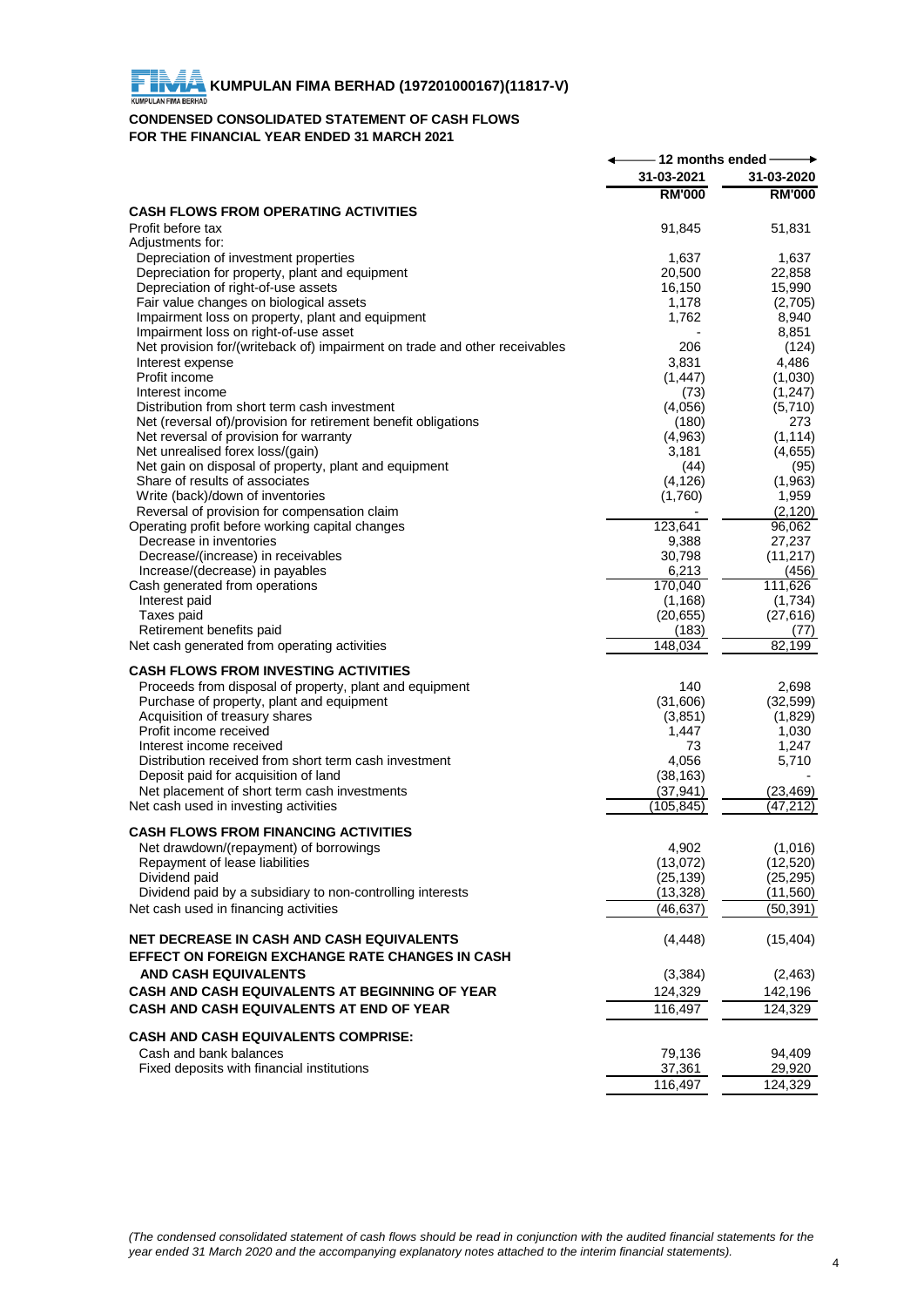

#### **NOTES TO THE QUARTERLY ANNOUNCEMENT FOR THE FOURTH QUARTER AND FINANCIAL YEAR ENDED 31 MARCH 2021**

#### **PART A - Explanatory notes pursuant to MFRS 134**

#### **A1. Accounting policies and basis of preparation**

The interim financial statements are unaudited and have been prepared in accordance with the requirements of MFRS 134: Interim Financial Reporting and paragraph 9.22 of the Listing Requirements of the Bursa Securities.

The interim financial statements should be read in conjunction with the audited financial statements for the year ended 31 March 2020. These explanatory notes attached to the interim financial statements provide an explanation of events and transactions that are significant to the understanding of the changes in the financial position and performance of the Group since the financial year ended 31 March 2020.

#### **A2. Changes in accounting policies**

#### **(a) Adoption of MFRSs, amendments to MFRSs and IC Interpretation**

The significant accounting policies adopted are consistent with those of the statutory financial statements for the financial year ended 31 March 2020 except for the adoption of the following new and revised Malaysian Financial Reporting Standards ("MFRSs"), Amendments to MFRSs and IC Interpretations.

On 1 April 2020, the Group adopted the following new and amended MFRSs and IC Interpretation:

- Amendments to MFRS 3: Definition of a Business
- Amendments to MFRS 9, MFRS 139 and MFRS 7: Interest Rate Benchmark Reform
- Amendments to MFRS 101: Definition of Material
- Amendments to MFRS 108: Definition of Material

The adoption of the above standards and interpretation did not have a significant impact on the financial statements in the period of initial application.

#### **(b) Standards and Interpretations issued but not yet effective**

The Group has not early adopted the following new and amended MFRSs and IC Interpretations that are not yet effective:

| <b>Description</b>                                                                   | <b>Effective for</b><br>financial period<br>beginning<br>on or after |
|--------------------------------------------------------------------------------------|----------------------------------------------------------------------|
| Amendments to MFRS 16: Covid-19-Related Rent Concessions                             | 1 June 2020                                                          |
| Amendments to MFRS 9, MFRS 139, MFRS 7, MFRS 4 and MFRS 16: Interest Rate            |                                                                      |
| Benchmark Reform - Phase 2                                                           | 1 January 2021                                                       |
| Amendments to MFRS 16: Covid-19-Related Rent Concessions beyond 30 June 2021         | 1 April 2021                                                         |
| Amendments to MFRS 3: Reference to Conceptual Framework                              | 1 January 2022                                                       |
| Amendments to MFRS 116: Property, Plant and Equipment - Proceeds before Intended Use | 1 January 2022                                                       |
| Amendments to MFRS 137: Onerous Contracts - Cost of Fulfilling a Contract            | 1 January 2022                                                       |
| Annual improvements to MFRS 2018 - 2020                                              | 1 January 2022                                                       |
| <b>MFRS 17: Insurance Contracts</b>                                                  | 1 January 2023                                                       |
| Amendments to MFRS 101: Classification of Liabilities as Current or Non-current      | 1 January 2023                                                       |
| Amendments to MFRS 101: Disclosure of Accounting Policies                            | 1 January 2023                                                       |
| Amendments to MFRS 108: Definition of Accounting Estimates                           | 1 January 2023                                                       |
| Amendments to MFRS 10 and MFRS 128: Sales or Contribution of Assets                  |                                                                      |
| between an Investor and its Associate or Joint Venture                               | <b>Deferred</b>                                                      |

The directors expect that the adoption of the above standards and interpretations will have no material impact on the financial statements in the period of initial application.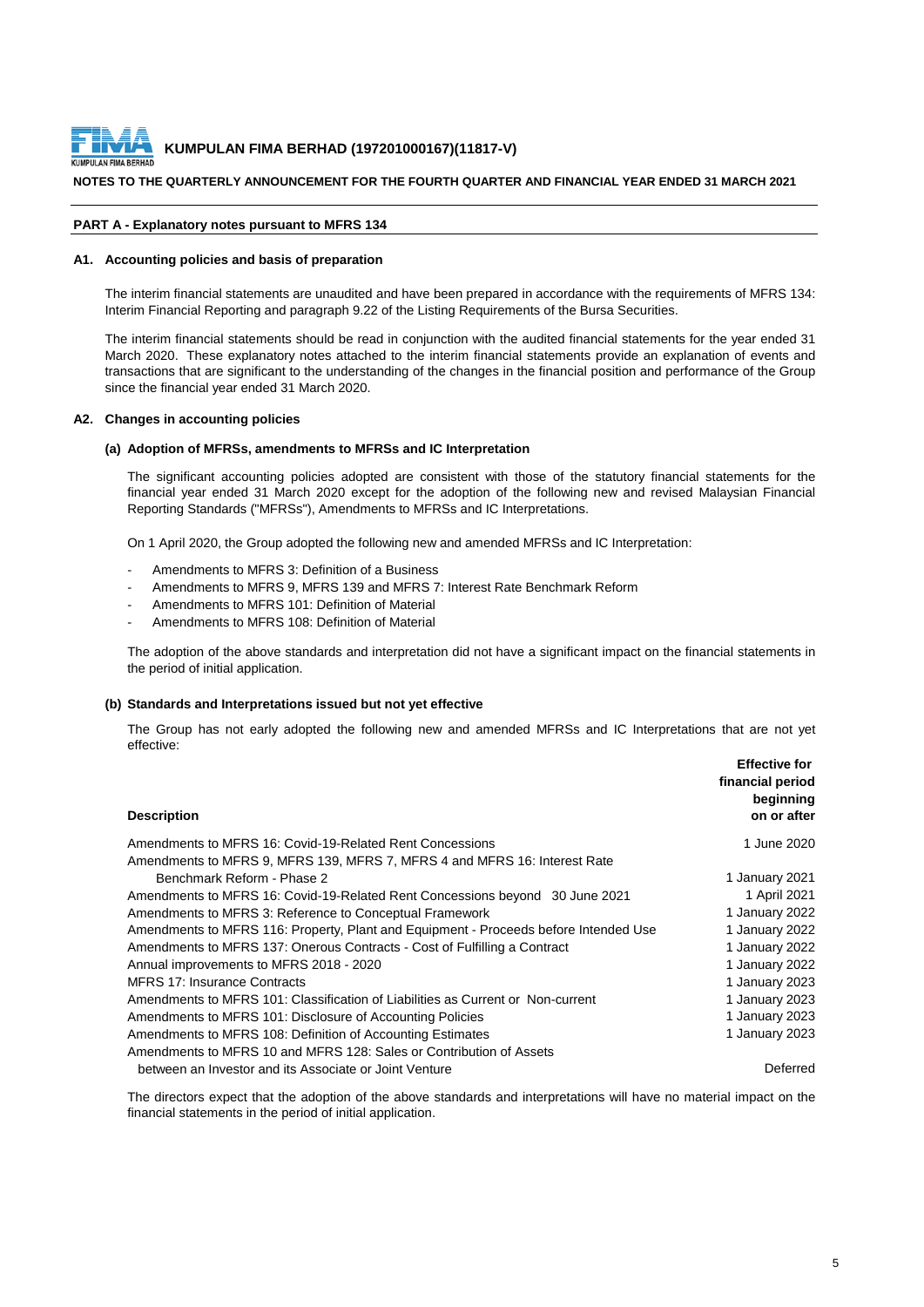

#### **NOTES TO THE QUARTERLY ANNOUNCEMENT FOR THE FOURTH QUARTER AND FINANCIAL YEAR ENDED 31 MARCH 2021**

#### **A3. Auditors' report on preceding annual financial statements**

The financial statements of the Group for the financial year ended 31 March 2020 were not subject to any audit qualification.

#### **A4. Seasonal and cyclical factors**

The operations of the Group are not affected by any seasonal or cyclical factors other than the manufacturing segment which is affected by cyclical changes in volumes of certain products whilst the plantation segment is affected by seasonal crop production, weather conditions and fluctuating commodity prices.

#### **A5. Unusual items affecting the financial statements**

There were no items affecting assets, liabilities, equity, net income or cash flows that are unusual because of their nature, size or incidence other than as disclosed in Note B10(2).

#### **A6. Changes in estimates**

There were no changes in estimates that have a material effect on the current quarter's results.

#### **A7. Issuances, cancellation, repurchases, resale and repayment of debts and equity securities**

Save as disclosed below, there were no issuances, cancellations, repurchases, resale and repayments of debts and equity securities for the current quarter.

During the current quarter, the Company repurchased 665,800 of its issued ordinary shares from open market at an average price of RM1.86. The total transaction paid for the repurchase including transaction costs was RM1,253,000. Of the total 282,231,600 issued ordinary shares, 4,334,400 shares are held as treasury shares by the Company.

#### **A8. Dividend paid**

The following dividends were paid during the current and previous corresponding period:

|                       |                                         | 12 months cumulative |                          |
|-----------------------|-----------------------------------------|----------------------|--------------------------|
|                       |                                         | 31-03-2021           | 31-03-2020               |
| <b>Final dividend</b> |                                         | <b>RM'000</b>        | <b>RM'000</b>            |
| 2019                  | Single-tier final dividend of 9.0 sen   |                      |                          |
|                       | (Paid on 7 October 2019)                |                      | 25,295                   |
| Interim dividend      |                                         |                      |                          |
| 2020                  | Single-tier interim dividend of 9.0 sen |                      |                          |
|                       | (Paid on 14 September 2020)             | 25,139               | $\overline{\phantom{a}}$ |
|                       |                                         |                      |                          |

#### **A9. Segmental information**

#### **(i) Segmental revenue and results for business segments**

|                     |               | <b>Quarter ended</b> | 12 months cumulative |               |  |
|---------------------|---------------|----------------------|----------------------|---------------|--|
|                     | 31-03-2021    | 31-03-2020           | 31-03-2021           | 31-03-2020    |  |
| Revenue             | <b>RM'000</b> | <b>RM'000</b>        | <b>RM'000</b>        | <b>RM'000</b> |  |
| Manufacturing*      | 20,637        | 34,332               | 101,934              | 134,004       |  |
| Plantation          | 36,916        | 40,567               | 138,942              | 123,382       |  |
| <b>Bulking</b>      | 25,624        | 24,403               | 92,303               | 106,664       |  |
| Food                | 37,654        | 21,168               | 140,525              | 131,691       |  |
| <b>Others</b>       | 4,123         | 5,155                | 19,097               | 16,837        |  |
|                     | 124,954       | 125,625              | 492,801              | 512,578       |  |
| <b>Eliminations</b> | (4,836)       | (3,859)              | (14, 532)            | (11, 677)     |  |
|                     | 120,118       | 121,766              | 478,269              | 500,901       |  |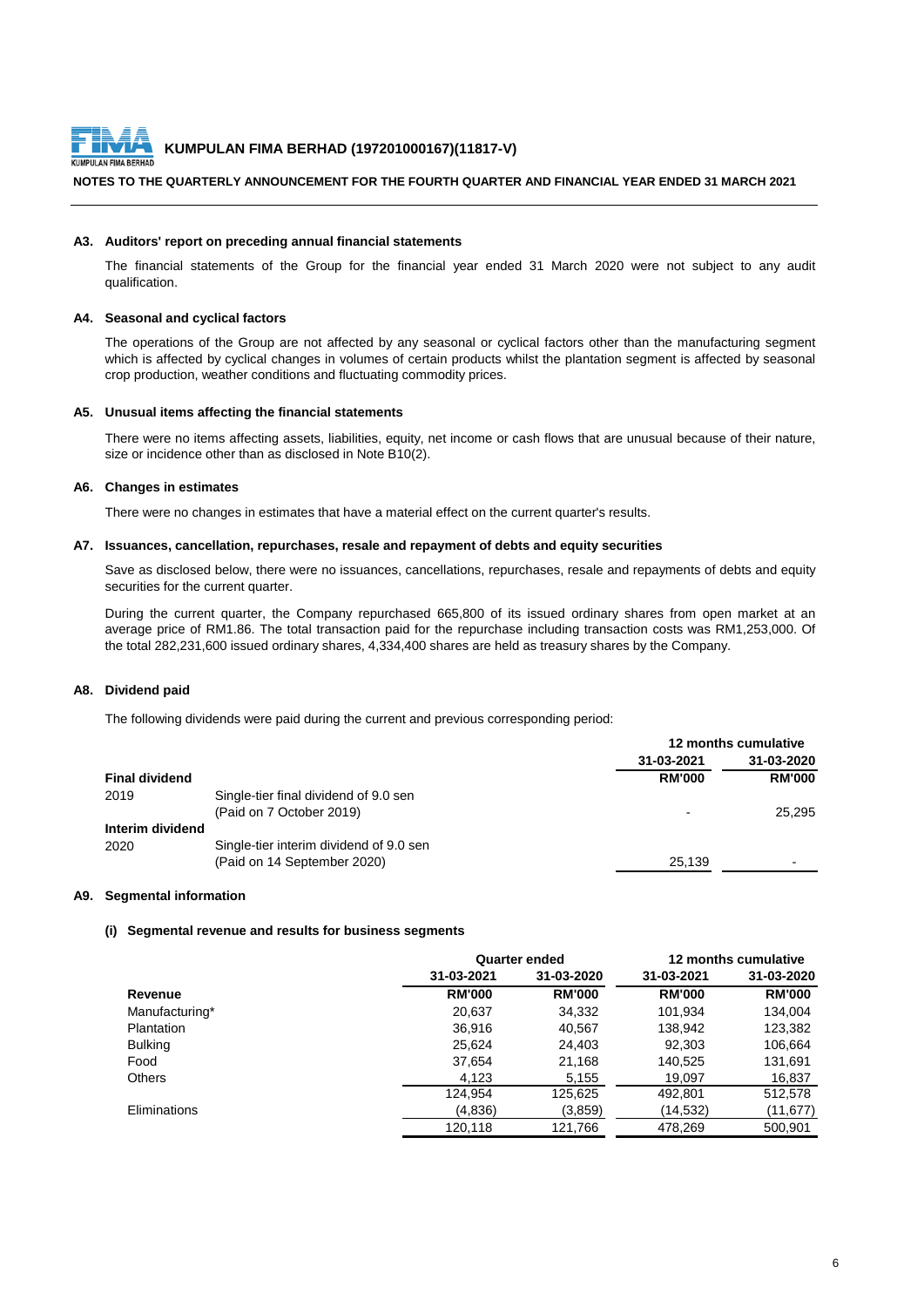

# **KUMPULAN FIMA BERHAD (197201000167)(11817-V)**<br>LAN FIMA BERHAD

**NOTES TO THE QUARTERLY ANNOUNCEMENT FOR THE FOURTH QUARTER AND FINANCIAL YEAR ENDED 31 MARCH 2021**

## **A9. Segmental information (cont'd.)**

## **(i) Segmental revenue and results for business segments (cont'd.)**

|                          |               | <b>Quarter ended</b> |               | 12 months cumulative |
|--------------------------|---------------|----------------------|---------------|----------------------|
|                          | 31-03-2021    | 31-03-2020           | 31-03-2021    | 31-03-2020           |
| <b>Profit before tax</b> | <b>RM'000</b> | <b>RM'000</b>        | <b>RM'000</b> | <b>RM'000</b>        |
| Manufacturing*           | 2,512         | 8,609                | 14,596        | 25,988               |
| Plantation               | 11,475        | (15,819)             | 23,421        | (20, 554)            |
| <b>Bulking</b>           | 10,098        | 7,393                | 42,659        | 35,294               |
| Food                     | 3,611         | 2,932                | 12,842        | 14,915               |
| <b>Others</b>            | (1,045)       | 608                  | (5,799)       | (5,775)              |
|                          | 26,651        | 3,723                | 87,719        | 49,868               |
| Associated companies     | 795           | 371                  | 4,126         | 1,963                |
|                          | 27,446        | 4,094                | 91,845        | 51,831               |

\* Production and trading of security documents.

## **(ii) Geographical segments**

|                          |               | <b>Quarter ended</b> |               | 12 months cumulative |
|--------------------------|---------------|----------------------|---------------|----------------------|
|                          | 31-03-2021    | 31-03-2020           | 31-03-2021    | 31-03-2020           |
| Revenue                  | <b>RM'000</b> | <b>RM'000</b>        | <b>RM'000</b> | <b>RM'000</b>        |
| Malaysia                 | 63,264        | 71,861               | 259,427       | 286,551              |
| Indonesia                | 24,634        | 33,803               | 95,490        | 99,857               |
| Papua New Guinea         | 37,056        | 19,961               | 137,884       | 126,170              |
|                          | 124,954       | 125,625              | 492,801       | 512,578              |
| Eliminations             | (4,836)       | (3,859)              | (14, 532)     | (11, 677)            |
|                          | 120,118       | 121,766              | 478,269       | 500,901              |
| <b>Profit before tax</b> |               |                      |               |                      |
| Malaysia                 | 10,806        | 11,526               | 50,151        | 39,791               |
| Indonesia                | 12,410        | (11,083)             | 24,726        | (4,824)              |
| Papua New Guinea         | 3,435         | 3,280                | 12,842        | 14,901               |
|                          | 26,651        | 3,723                | 87,719        | 49,868               |
| Associated companies     | 795           | 371                  | 4,126         | 1,963                |
|                          | 27,446        | 4,094                | 91,845        | 51,831               |
|                          |               |                      |               |                      |

|                               |                             |                    | 12 months cumulative  |                    |
|-------------------------------|-----------------------------|--------------------|-----------------------|--------------------|
|                               |                             |                    | <b>Preceding year</b> |                    |
|                               | <b>Current year to date</b> |                    | corresponding period  |                    |
| <b>Assets and liabilities</b> | 31-03-2021                  |                    | 31-03-2020            |                    |
|                               | <b>Assets</b>               | <b>Liabilities</b> | <b>Assets</b>         | <b>Liabilities</b> |
|                               | <b>RM'000</b>               | <b>RM'000</b>      | <b>RM'000</b>         | <b>RM'000</b>      |
| Malaysia                      | 1,412,428                   | 212,822            | 1,408,439             | 226,962            |
| Indonesia                     | 122,831                     | 17,146             | 102,224               | 12,576             |
| Papua New Guinea              | 155,900                     | 68,321             | 151,655               | 68,305             |
|                               | 1,691,159                   | 298,289            | 1,662,318             | 307,843            |
| Eliminations                  | (405,480)                   | (70,875)           | (408,812)             | (93,008)           |
|                               | 1,285,679                   | 227,414            | 1,253,506             | 214,835            |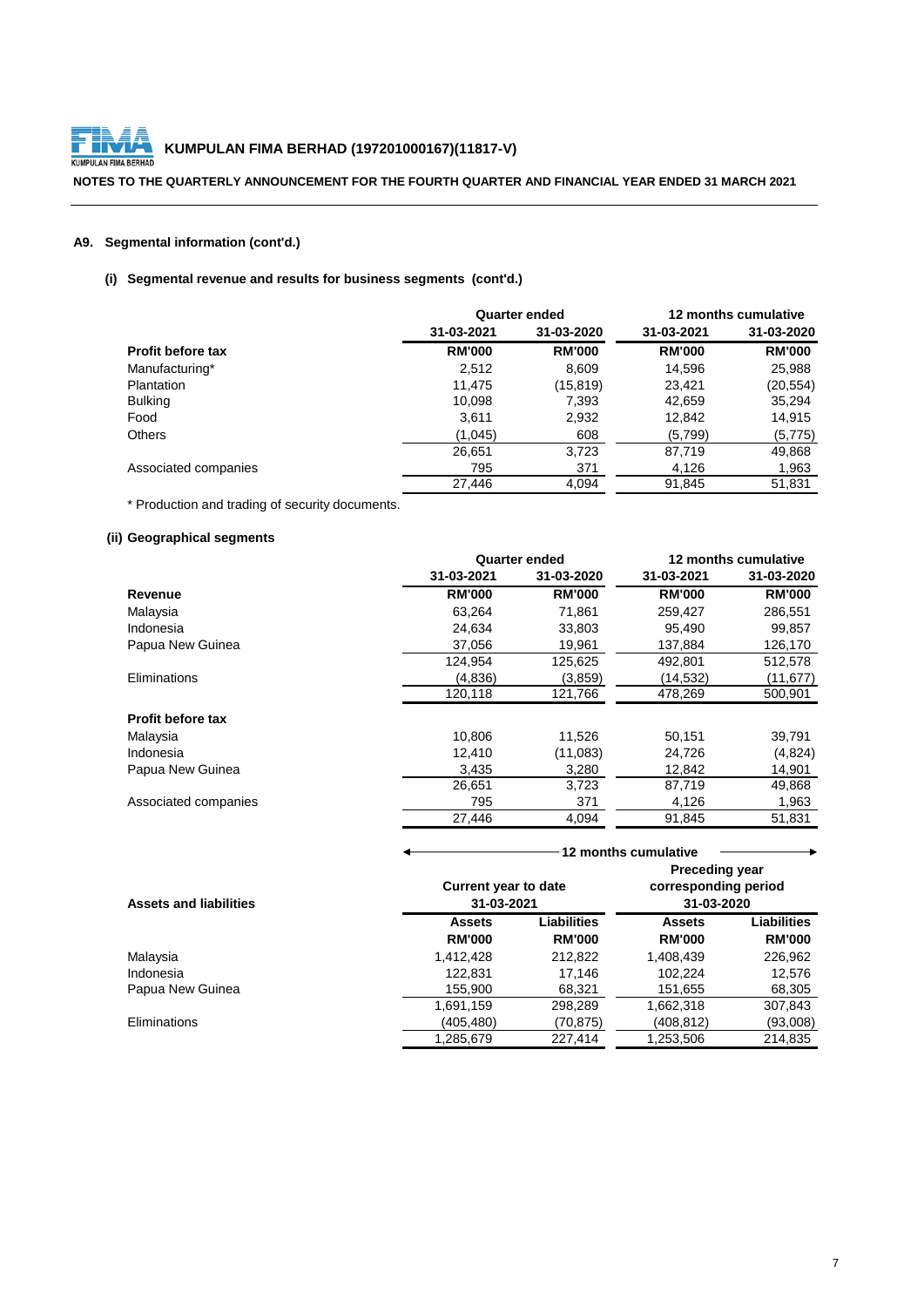

**NOTES TO THE QUARTERLY ANNOUNCEMENT FOR THE FOURTH QUARTER AND FINANCIAL YEAR ENDED 31 MARCH 2021**

#### **A10. Profit before tax**

The following amounts have been included in arriving at profit before tax:

|                                             | <b>Quarter ended</b> |               | 12 months cumulative |               |
|---------------------------------------------|----------------------|---------------|----------------------|---------------|
|                                             | 31-03-2021           | 31-03-2020    | 31-03-2021           | 31-03-2020    |
| <b>Other income</b>                         | <b>RM'000</b>        | <b>RM'000</b> | <b>RM'000</b>        | <b>RM'000</b> |
| Profit income                               | 542                  | 282           | 1,447                | 1,030         |
| Interest income                             | 29                   | 462           | 73                   | 1,247         |
| Distribution from short term                |                      |               |                      |               |
| cash investment                             | 766                  | 1,484         | 4,056                | 5,710         |
| <b>Operating expenses</b>                   |                      |               |                      |               |
| Depreciation                                | 8,303                | 11,838        | 38,287               | 40,485        |
| Interest expense                            | 1,171                | 1,911         | 3,831                | 4,486         |
| Unrealised foreign exchange (gain)/loss     | (4,305)              | (4, 499)      | 3,181                | (4,655)       |
| Realised forex exchange loss/(gain)         | 5,698                | (354)         | 6,044                | (256)         |
| Net (writeback of)/provision for impairment |                      |               |                      |               |
| on trade and other receivables              | (503)                | (756)         | 206                  | (124)         |
| Net gain on disposal of property, plant     |                      |               |                      |               |
| and equipment                               | (17)                 | (39)          | (44)                 | (95)          |
| Fair value changes on biological assets     | 2,225                | (2, 211)      | 1,178                | (2,705)       |
| Net (writeback of)/provision for retirement |                      |               |                      |               |
| benefit obligations                         | (284)                | 223           | (180)                | 273           |
| Net (reversal of)/ provision                |                      |               |                      |               |
| for warranty                                | (3, 845)             | 365           | (4,963)              | (1, 114)      |
| Inventories written (back)/down             | (1,698)              | 1,163         | (1,760)              | 1,959         |
| Reversal of provision for compensation      |                      |               |                      |               |
| claim                                       |                      | (2, 120)      |                      | (2, 120)      |
| Provision for impairment loss on            |                      |               |                      |               |
| property, plant and equipment               | 1,762                | 8,940         | 1,762                | 8,940         |
| Provision for impairment loss on            |                      |               |                      |               |
| right-of-use assets                         |                      | 8,851         |                      | 8,851         |
|                                             |                      |               |                      |               |

#### **A11. Subsequent events**

On 3 May 2021, a subsidiary, Fima Corporation Berhad ("FimaCorp") has announced that the proposed acquisition of plantation land between FimaCorp and PMBK Sawit Sdn Bhd has been completed.

### **A12. Inventories**

During the quarter, there was no significant write down or write back of inventories except as disclosed in Note A10 above.

#### **A13. Changes in the composition of the Group**

There were no changes in the composition of the Group for the current quarter and financial period to date.

#### **A14. Changes in contingent liabilities**

There were no additional contingent liabilities during the current quarter, except as disclosed in Note B10 herein.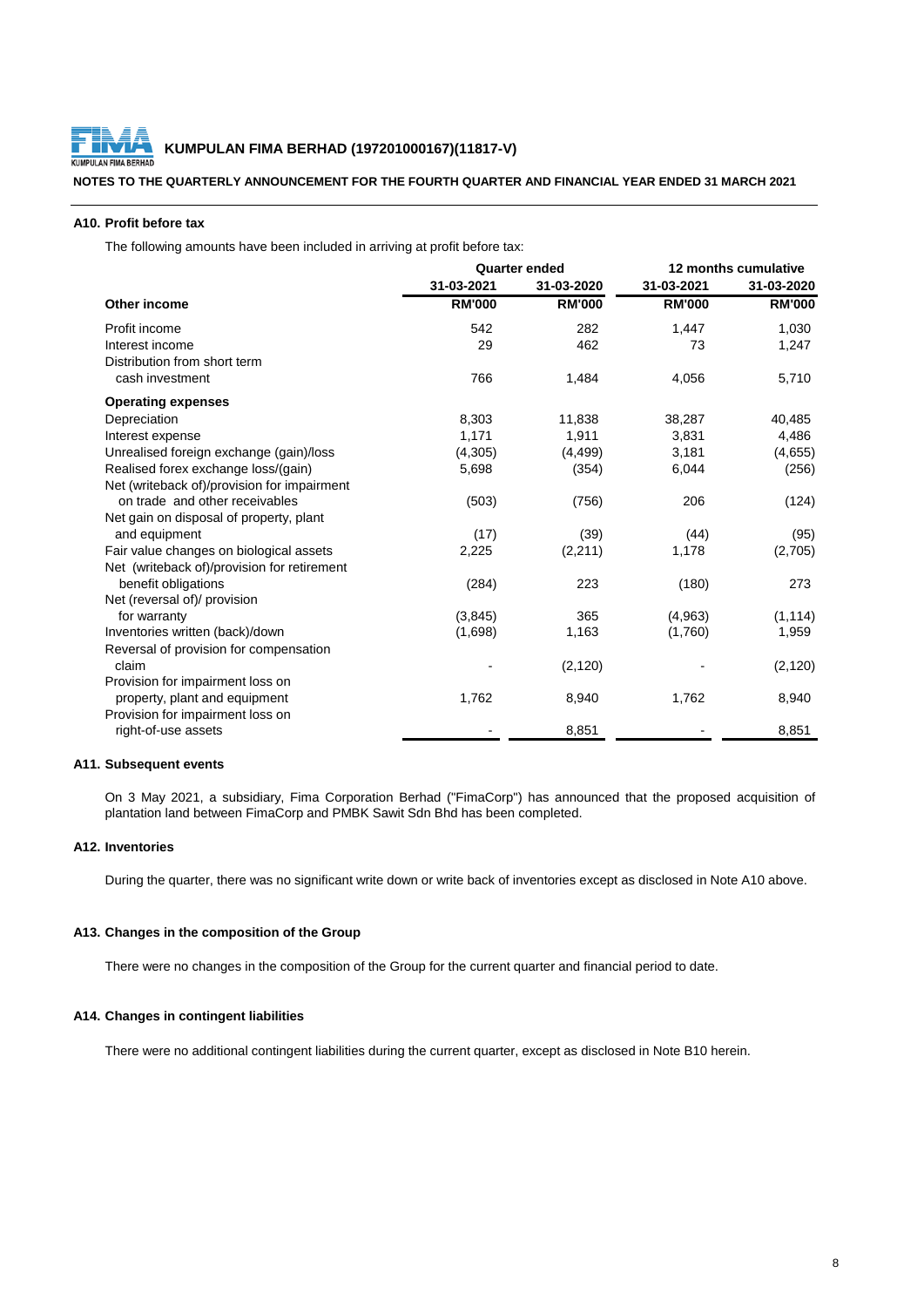

#### **NOTES TO THE QUARTERLY ANNOUNCEMENT FOR THE FOURTH QUARTER AND FINANCIAL YEAR ENDED 31 MARCH 2021**

#### **A15. Significant acquisition of property, plant and equipment**

For the period under review, the Group's acquisitions of property, plant and equipment are as follows :

|                                                      | <b>Current year</b> |
|------------------------------------------------------|---------------------|
|                                                      | to date             |
|                                                      | <b>RM'000</b>       |
| Plant and machinery                                  | 17,852              |
| <b>Vehicles</b>                                      | 1,513               |
| Land and buildings                                   | 248                 |
| Equipment, furniture and fittings and motor vehicles | 1,717               |
| Bearer plants and infrastructure                     | 7,752               |
| Work in progress                                     | 2,524               |
|                                                      | 31,606              |

#### **A16. Capital commitments**

The amount of commitments not provided for in the interim financial statements as at 31 March 2021 were as follows:

|                               | <b>Current year</b> |
|-------------------------------|---------------------|
|                               | to date             |
|                               | <b>RM'000</b>       |
| Property, plant and equipment |                     |
| - Approved and contracted for | 12,767              |

#### **A17. Related party transactions**

The Group's related party transactions during the financial period were as follows:

|                                                                  | <b>Current year</b> |
|------------------------------------------------------------------|---------------------|
|                                                                  | to date             |
|                                                                  | <b>RM'000</b>       |
| Transactions with subsidiaries                                   |                     |
| - Fima Corporation Berhad - Rental expenses payable              | 861                 |
| - Fima Corporation Berhad - Management fees receivable           | 1266                |
| - Fima Corporation Berhad - Services payable                     | 131                 |
| - Pineapple Cannery of Malaysia Sendirian Berhad - Rental income | 338                 |
| - International Food Corporation - Sales of fish                 | 14,014              |
| - International Food Corporation - Interest receivable           | 1,813               |
| Transactions with related parties*                               |                     |
| - BHR Enterprise Sdn. Bhd. - Services payable                    | 120                 |
| - PT Pohon Emas Lestari - Purchase of fresh fruit bunch          | 5,859               |
| - TD Technologies Sdn. Bhd. - Services payable                   | 161                 |
| - Nationwide Express Courier Services Berhad - Delivery services | 52                  |
| - Nationwide Express Courier Services Berhad - Rental income     | 78                  |

\*Related parties by virture of common shareholders/common directors.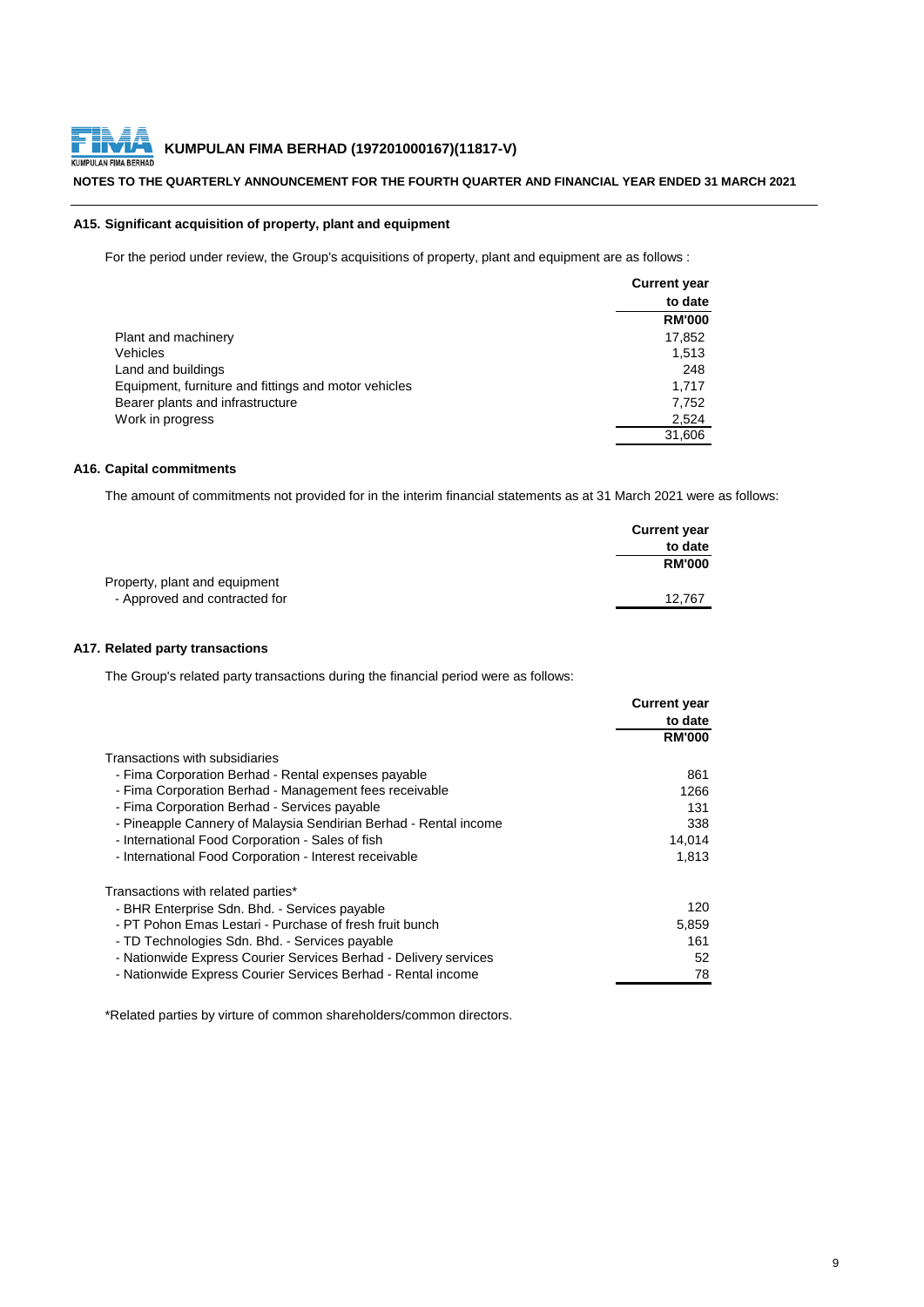

#### **NOTES TO THE QUARTERLY ANNOUNCEMENT FOR THE FOURTH QUARTER AND FINANCIAL YEAR ENDED 31 MARCH 2021**

| <b>PART B - Bursa Securities Listing Requirements</b> |  |  |
|-------------------------------------------------------|--|--|
|                                                       |  |  |

#### **B1. Review of performance**

#### **Group Performance**

|                                  | <b>Current</b> | <b>Previous</b> |          |       |
|----------------------------------|----------------|-----------------|----------|-------|
| (RM Million)                     | YTD            | YTD             | Variance | %     |
| Revenue                          | 478.27         | 500.90          | (22.63)  | (4.5) |
| Profit before tax                | 91.85          | 51.83           | 40.02    | 77.2  |
| Profit before tax and impairment | 91.85          | $69.62*$        | 22.23    | 31.9  |

\* The amount excludes significant impairment loss on property, plant and equipment and right-of-use assets pursuant to Mahkamah *Agung's decision as disclosed in Note A10 and B10(2).*

Group revenue for the fourth quarter ended 31 March 2021 decreased by 4.5% to RM478.27 million as compared to RM500.90 million recorded in the corresponding period last year. Lower revenue by RM22.63 million was mainly attributed to the decrease in revenue generated by manufacturing and bulking division.

Despite of lower revenue, Group profit before tax ("PBT") has improved by 77.2% to RM91.85 million as compared to the same period last year.

The performance of each business division is as follows:

#### **Manufacturing Division**

|                   | <b>Current</b> | <b>Previous</b> |          |        |
|-------------------|----------------|-----------------|----------|--------|
| (RM Million)      | YTN            | <b>YTD</b>      | Variance | %      |
| Revenue           | 101.93         | 134.00          | (32.07)  | (23.9) |
| Profit before tax | 14.60          | 25.99           | (11.39)  | (43.8) |

Revenue from **Manufacturing Division** recorded a decrease by 23.9% or RM32.07 million to RM101.93 million from RM134.00 million last year, mainly contributed by lower sales volume for travelling and confidential documents due to COVID-19 pandemic. On the back of lower revenue, the division's PBT decreased by RM11.39 million or 43.8% to RM14.60 million as compared to the same corresponding period last year.

#### **Plantation Division**

| (RM Million)                   | <b>Current</b><br><b>YTD</b> | <b>Previous</b><br><b>YTD</b> | <b>Variance</b> | %       |
|--------------------------------|------------------------------|-------------------------------|-----------------|---------|
| Revenue                        |                              |                               |                 |         |
| Indonesia                      |                              |                               |                 |         |
| - Crude palm oil (CPO)         | 81.89                        | 91.26                         | (9.37)          | (10.3)  |
| - Crude palm kernel oil (CPKO) | 13.61                        | 3.46                          | 10.15           | 293.4   |
| - Palm kernel (PK)             |                              | 5.12                          | (5.12)          | (100.0) |
| Malaysia                       |                              |                               |                 |         |
| - Fresh fruit bunch (FFB)      | 41.34                        | 20.55                         | 20.79           | 101.2   |
| - Pineapple                    | 2.10                         | 2.99                          | (0.89)          | (29.8)  |
| <b>Total</b>                   | 138.94                       | 123.38                        | 15.56           | 12.6    |
|                                |                              |                               |                 |         |
| Profit/(Loss) before tax       | 23.42                        | (20.55)                       | 43.97           | 214.0   |
| Profit/(Loss) before tax and   |                              |                               |                 |         |
| impairment                     | 23.42                        | (2.76)                        | 26.18           | 948.9   |

\* The amount excludes significant impairment loss on property, plant and equipment and right-of-use assets pursuant to Mahkamah *Agung's decision as disclosed in Note A10 and B10(2).*

| FFB produced (mt) | 205,859 | 198,334 | 7.525   | 3.8 <sub>1</sub> |
|-------------------|---------|---------|---------|------------------|
| CPO produced (mt) | 35,424  | 40.934  | (5,510) | (13.5)           |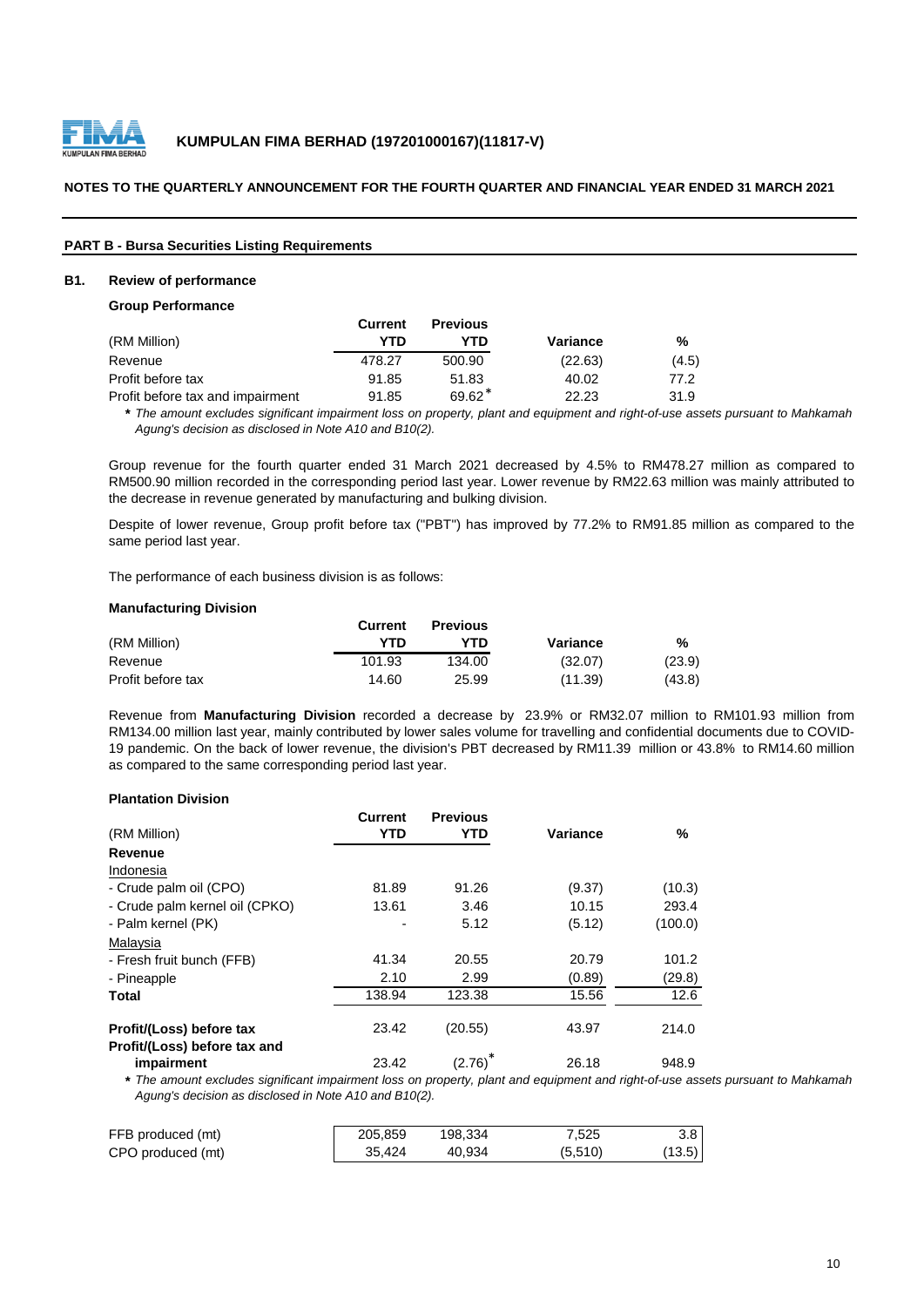

#### **NOTES TO THE QUARTERLY ANNOUNCEMENT FOR THE FOURTH QUARTER AND FINANCIAL YEAR ENDED 31 MARCH 2021**

#### **B1. Review of performance (cont'd.)**

**Plantation Division (cont'd.)**

| <b>Current</b><br>YTD | <b>Previous</b><br><b>YTD</b> | <b>Variance</b> | %       |
|-----------------------|-------------------------------|-----------------|---------|
|                       |                               |                 |         |
| 35,177                | 44,022                        | (8, 845)        | (20.1)  |
| 3,692                 | 1,067                         | 2,625           | 246.0   |
| $\blacksquare$        | 6,013                         | (6,013)         | (100.0) |
|                       |                               |                 |         |

#### **Total Group's Hectarage**

| Palm profiles (ha) |          |          |
|--------------------|----------|----------|
| - Mature           | 12,391.3 | 12,535.8 |
| - Immature         | 1,499.7  | 2,037.1  |
| Total planted area | 13,891.0 | 14,572.9 |

Revenue from **Plantation Division** recorded an improvement by RM15.56 million to RM138.94 million as compared to the same period last year, mainly contributed by higher CPO price and higher FFB produced by plantation estates in Malaysia for the current period. On the back of higher revenue, the division has recorded a pre-tax profit of RM23.42 million during the period.

Plantation estates in Malaysia which are presently in the development phase and partially mature registered a total pre-tax loss of RM4.86 million as compared to RM14.54 million pre-tax loss recorded in the corresponding period last year.

| <b>Bulking Division</b> |                |                 |                 |        |
|-------------------------|----------------|-----------------|-----------------|--------|
|                         | <b>Current</b> | <b>Previous</b> |                 |        |
| (RM Million)            | YTD            | YTD             | <b>Variance</b> | %      |
| Revenue                 | 92.30          | 106.66          | (14.36)         | (13.5) |
| Profit before tax       | 42.66          | 35.29           | 7.37            | 20.9   |

**Bulking Division** had recorded lower revenue of RM14.36 million to RM92.30 million as compared to last year, mainly attributable to lower sales of palm methyl ester ("PME") from biodiesel operation. Despite this, PBT has recorded an improvement of RM7.37 million to RM42.66 million as compared to the same period last year, as a result of stronger contribution from edible oil products as well as lower pre-tax losses recorded by its biodiesel segment.

#### **Food Division**

| (RM Million)           | <b>Current</b><br>YTD | <b>Previous</b><br>YTD | Variance | %      |
|------------------------|-----------------------|------------------------|----------|--------|
| <b>Revenue</b>         |                       |                        |          |        |
| Papua New Guinea (PNG) | 137.88                | 126.17                 | 11.71    | 9.3    |
| Malaysia               | 2.65                  | 5.52                   | (2.87)   | (52.0) |
|                        | 140.53                | 131.69                 | 8.84     | 6.7    |
| Profit before tax      | 12.84                 | 14.92                  | (2.08)   | (13.9) |

**Food Division**'s revenue increased by RM8.84 million (or 6.7%) to RM140.53 million, as compared to RM131.69 million recorded in the previous financial year. The increase in revenue was mainly attributable to the higher sales of mackerel, tuna loin and local canned tuna products. However, revenue for its Malaysian operation has slipped by RM2.87 million due to decrease in demand as a result of COVID-19 pandemic. The Division PBT has declined by 13.9% to RM12.84 million mainly contributed by net forex loss of RM4.83 million (FY2020: net forex gain of RM1.79 million) as well as lower contribution from its Malaysian operation during the period.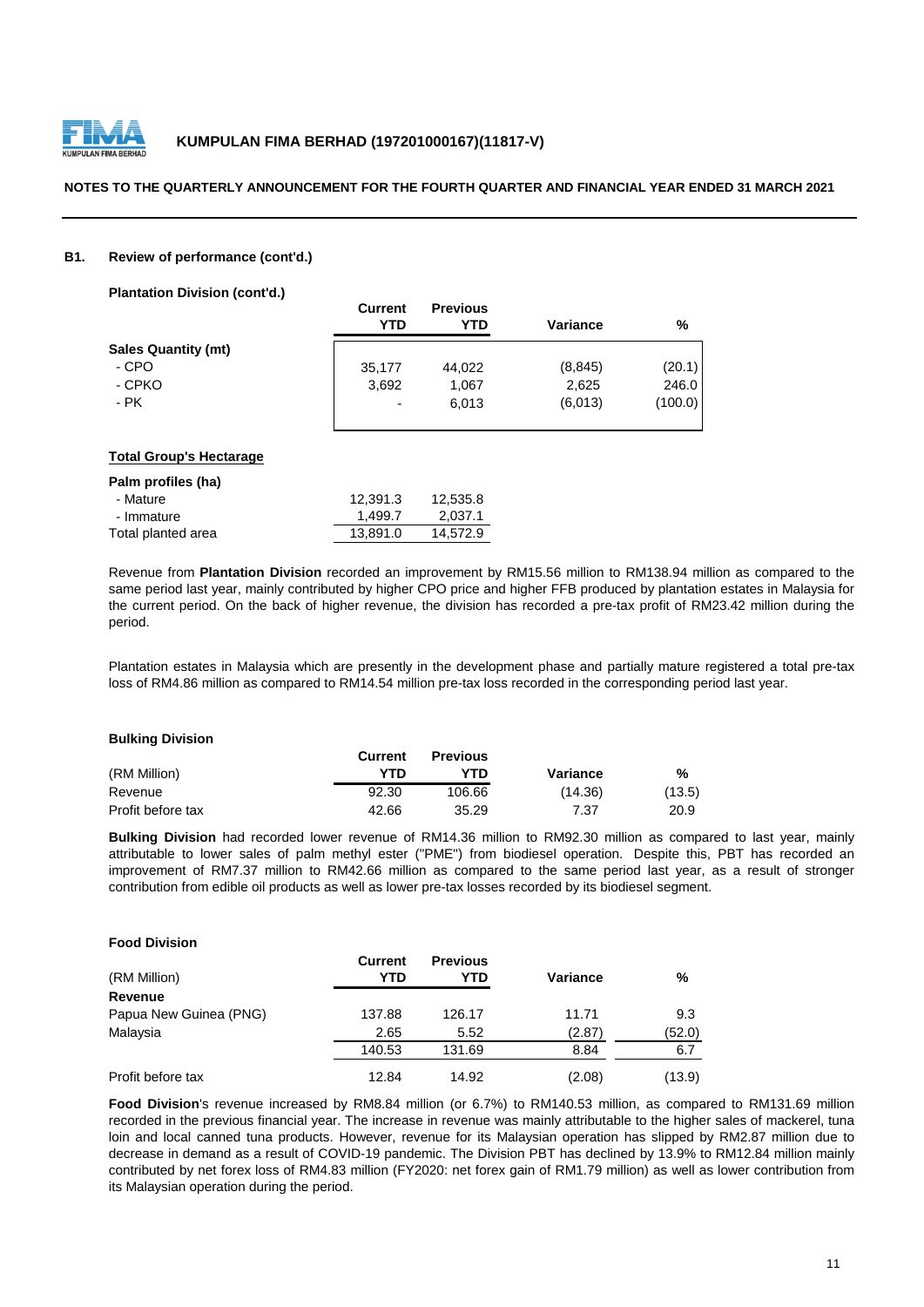

#### **NOTES TO THE QUARTERLY ANNOUNCEMENT FOR THE FOURTH QUARTER AND FINANCIAL YEAR ENDED 31 MARCH 2021**

#### **B2. Comparison with preceding quarter's results**

| <b>Group Performance</b> |
|--------------------------|
|--------------------------|

|                   | QTR 4   | OTR <sub>3</sub> |          |       |
|-------------------|---------|------------------|----------|-------|
| (RM Million)      | FY 2021 | FY 2021          | Variance | %     |
| Revenue           | 120.12  | 124.83           | (4.71)   | (3.8) |
| Profit before tax | 27.45   | 23.01            | 4.44     | 19.3  |

The Group revenue decreased by RM4.71 million to RM120.12 million as compared to the preceding quarter, as a result of lower revenue contribution by manufacturing and plantation division.

Despite this, the Group PBT has increased by RM4.44 million to RM27.45 million as compared to RM23.01 million recorded in the preceding quarter.

The performance of each business division is as follows:

#### **Manufacturing Division**

|                   | QTR 4   | OTR <sub>3</sub> |          |        |
|-------------------|---------|------------------|----------|--------|
| (RM Million)      | FY 2021 | FY 2021          | Variance | %      |
| Revenue           | 20.64   | 28.34            | (7.70)   | (27.2) |
| Profit before tax | 2.51    | 3.26             | (0.75)   | (23.0) |

**Manufacturing Division**'s revenue decreased by RM7.70 million to RM20.64 million in the current quarter, mainly due to lower sales volume for travelling documents. In line with lower revenue, PBT has slightly decreased by RM0.75 million to RM2.51 million in the current quarter as compared to the preceeding quarter.

#### **Plantation Division**

|                            | QTR <sub>4</sub> | QTR <sub>3</sub> |                 |       |
|----------------------------|------------------|------------------|-----------------|-------|
| (RM Million)               | FY 2021          | FY 2021          | <b>Variance</b> | %     |
| <b>Revenue</b>             |                  |                  |                 |       |
| <b>Indonesia</b>           |                  |                  |                 |       |
| - CPO                      | 19.59            | 21.21            | (1.62)          | (7.6) |
| - CPKO                     | 5.06             | 3.56             | 1.50            | 42.1  |
| Malaysia                   |                  |                  |                 |       |
| - Fresh fruit bunch        | 11.79            | 11.83            | (0.04)          | (0.3) |
| - Pineapple                | 0.47             | 0.50             | (0.03)          | (6.0) |
| <b>Total</b>               | 36.91            | 37.10            | (0.19)          | (0.5) |
| <b>Profit before tax</b>   | 11.48            | 5.43             | 6.05            | 111.4 |
| CPO produced (mt)          | 8,329            | 8,655            | (326)           | (3.8) |
| <b>Sales Quantity (mt)</b> |                  |                  |                 |       |
| - CPO                      | 7,841            | 8,019            | (178)           | (2.2) |
| - CPKO                     | 953              | 1,006            | (53)            | (5.3) |
|                            |                  |                  |                 |       |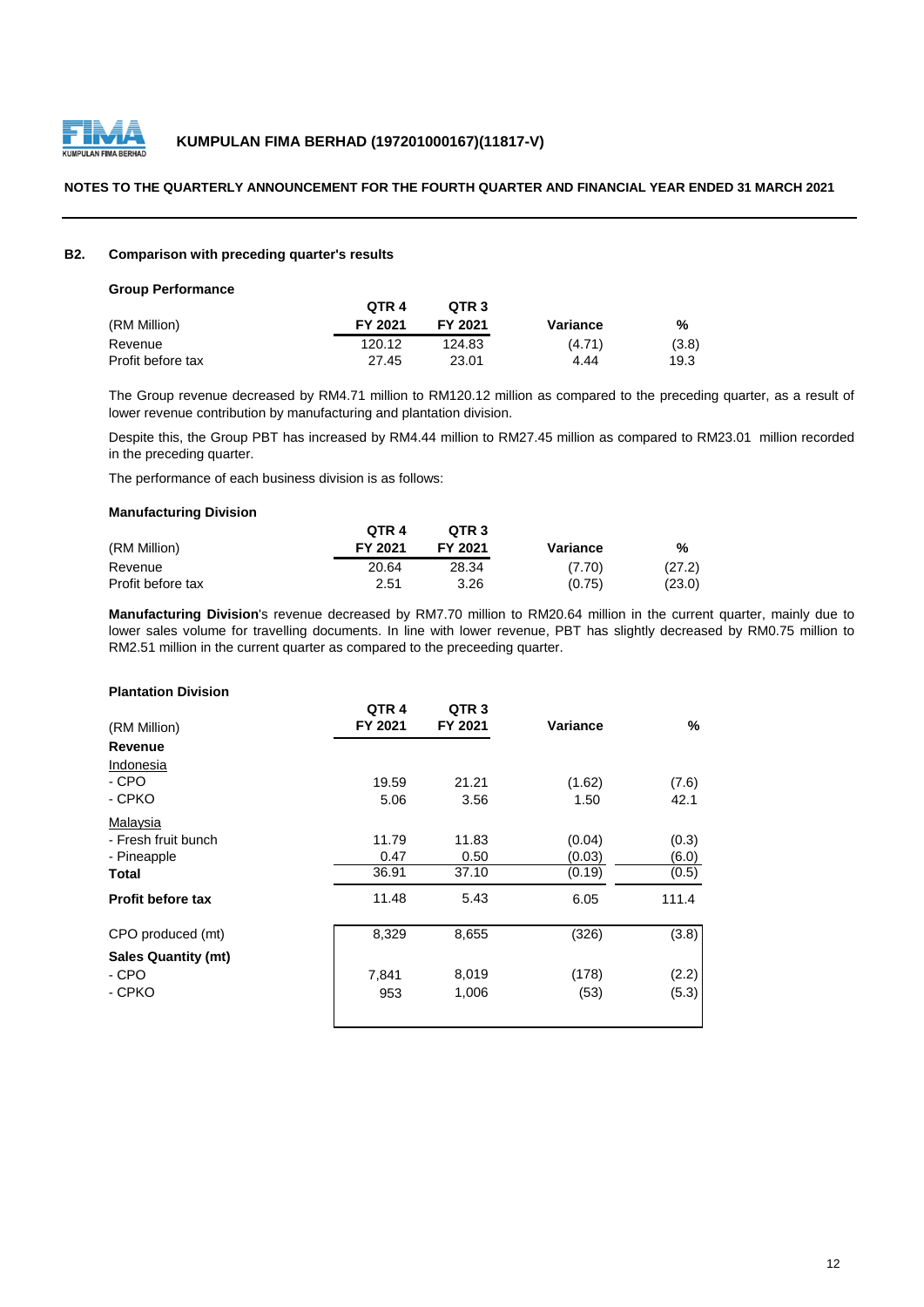

#### **NOTES TO THE QUARTERLY ANNOUNCEMENT FOR THE FOURTH QUARTER AND FINANCIAL YEAR ENDED 31 MARCH 2021**

#### **B2. Comparison with preceding quarter's results (cont'd.)**

#### **Plantation Division (cont'd.)**

**Plantation Division**'s revenue for the current quarter of RM36.91 million was consistent as compared to the preceding quarter. However, the Division has posted an improvement on PBT by 111.4% to RM11.48 million due to higher margin resulted from higher selling price of oil palm products in the current quarter.

#### **Bulking Division**

|                   | QTR 4   | QTR <sub>3</sub> |          |       |
|-------------------|---------|------------------|----------|-------|
| (RM Million)      | FY 2021 | FY 2021          | Variance | %     |
| Revenue           | 25.62   | 21.26            | 4.36     | 20.5  |
| Profit before tax | 10.10   | 10.59            | (0.49)   | (4.6) |

Revenue from **Bulking Division** of RM25.62 million has improved by 20.5% or RM4.36 million as compared to the preceding quarter, mainly contributed by sales of PME product from its biodiesel operation. The Division posted a PBT of RM10.10 million, which was consistent with the preceeding quarter.

#### **Food Division**

| (RM Million)      | QTR <sub>4</sub><br>FY 2021 | QTR <sub>3</sub><br>FY 2021 | <b>Variance</b> | $\%$  |
|-------------------|-----------------------------|-----------------------------|-----------------|-------|
| <b>Revenue</b>    |                             |                             |                 |       |
| <b>PNG</b>        | 37.06                       | 35.01                       | 2.05            | 5.9   |
| Malaysia          | 0.59                        | 0.62                        | (0.03)          | (4.8) |
|                   | 37.65                       | 35.63                       | 2.02            | 5.7   |
| Profit before tax | 3.61                        | 3.55                        | 0.06            | 1.7   |

Revenue from **Food Division** increased by 5.7% or RM2.02 million to RM37.65 million as compared to the preceding quarter, mainly attributable to higher sales volume of tuna products. The Division PBT of RM3.61 million was consistent as compared to the preceeding quarter, with a marginal increase by 1.7%.

#### **B3. Prospects**

**Manufacturing Division** - The division will continue its concerted efforts to develop new products and solutions to complement its existing products.

**Plantation Division -** The overall performance of the oil palm production and processing is very much influenced by the direction of palm oil prices and our estates' yield. Nevertheless, we will remain focused in improving our efficiency and productivity in oil palm plantation operation and optimising production cost.

**Bulking Division -** The demand for storage is expected to be satisfactory. The division is looking at securing more long term contracts with customers as well as handling higher margin products.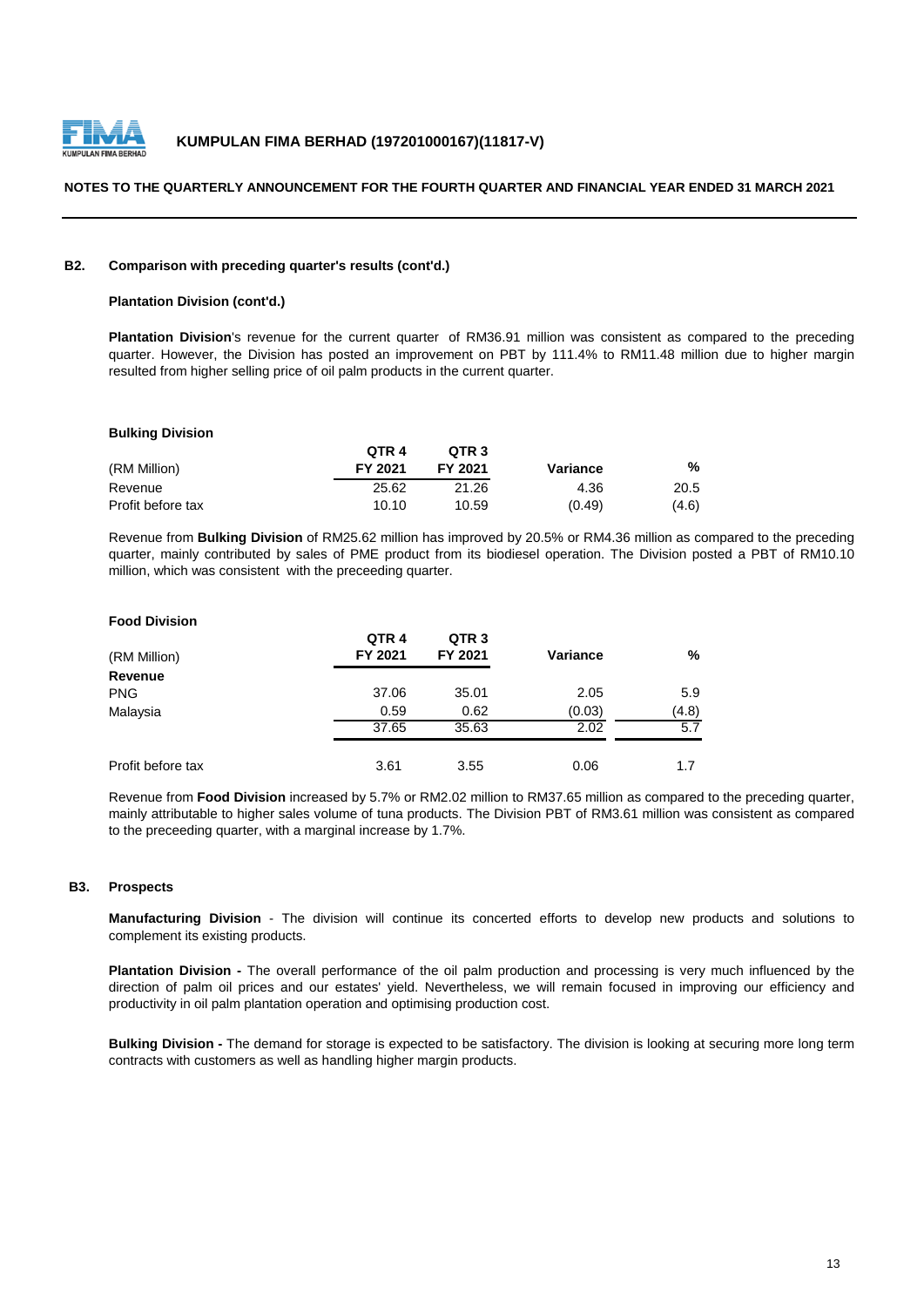

#### **NOTES TO THE QUARTERLY ANNOUNCEMENT FOR THE FOURTH QUARTER AND FINANCIAL YEAR ENDED 31 MARCH 2021**

#### **B3. Prospects (cont'd.)**

**Food Division** faces many challenges ahead, particularly in Papua New Guinea where the division's main operation is located, amidst intense market competition from cheaper imported products and currency fluctuation. The division will continue to focus on operational efficiency, productivity and margin improvements, and cost control as well as emphasising on quality, service and delivery.

We expect the challenging environment to remain in the current financial year due to world outbreak of COVID-19 pandemic. Certain division is expecting lesser demand in its products and disruption on supply chain. In addition, fluctuations in exchange rates and commodity prices will influence the Group's financial performance and position.

#### **B4. Explanatory notes on variances with profit forecasts or profit guarantees**

The Group did not issue any profit forecast and/or profit guarantee to the public.

#### **B5. Income tax expense**

|                  | <b>Current</b> | <b>Current</b> |
|------------------|----------------|----------------|
|                  | year           | year           |
|                  | quarter        | to date        |
|                  | 31-03-2021     | 31-03-2021     |
|                  | <b>RM'000</b>  | <b>RM'000</b>  |
| Current taxation | 15,509         | 30,133         |

The effective tax rate on the Group's profit to date is higher than the statutory tax rate mainly due to certain expenses disallowed for tax purposes and deferred tax asset not recognised for losses incurred by certain subsidiaries.

#### **B6. Profits/(losses) on sale of unquoted investments and/or properties**

There were no sale of unquoted investments and/or properties during the current quarter.

#### **B7. Purchase or disposal of quoted securities**

There were no purchase or disposal of quoted securities during the current quarter.

#### **B8. Corporate proposals**

#### **(a) Status of corporate proposal**

There are no corporate proposals announced but not completed at the date of this report.

### **(b) Utilisation of proceeds raised from any corporate proposal** Not applicable.

#### **B9. Borrowings and debt securities**

|                             | As at         | As at<br>31-03-2020<br><b>RM'000</b> |
|-----------------------------|---------------|--------------------------------------|
|                             | 31-03-2021    |                                      |
|                             | <b>RM'000</b> |                                      |
| Secured:                    |               |                                      |
| <b>Current</b>              |               |                                      |
| Bankers' acceptance         | 4,717         | 3,490                                |
| Short term revolving credit | 33,675        | 30,000                               |
|                             | 38,392        | 33,490                               |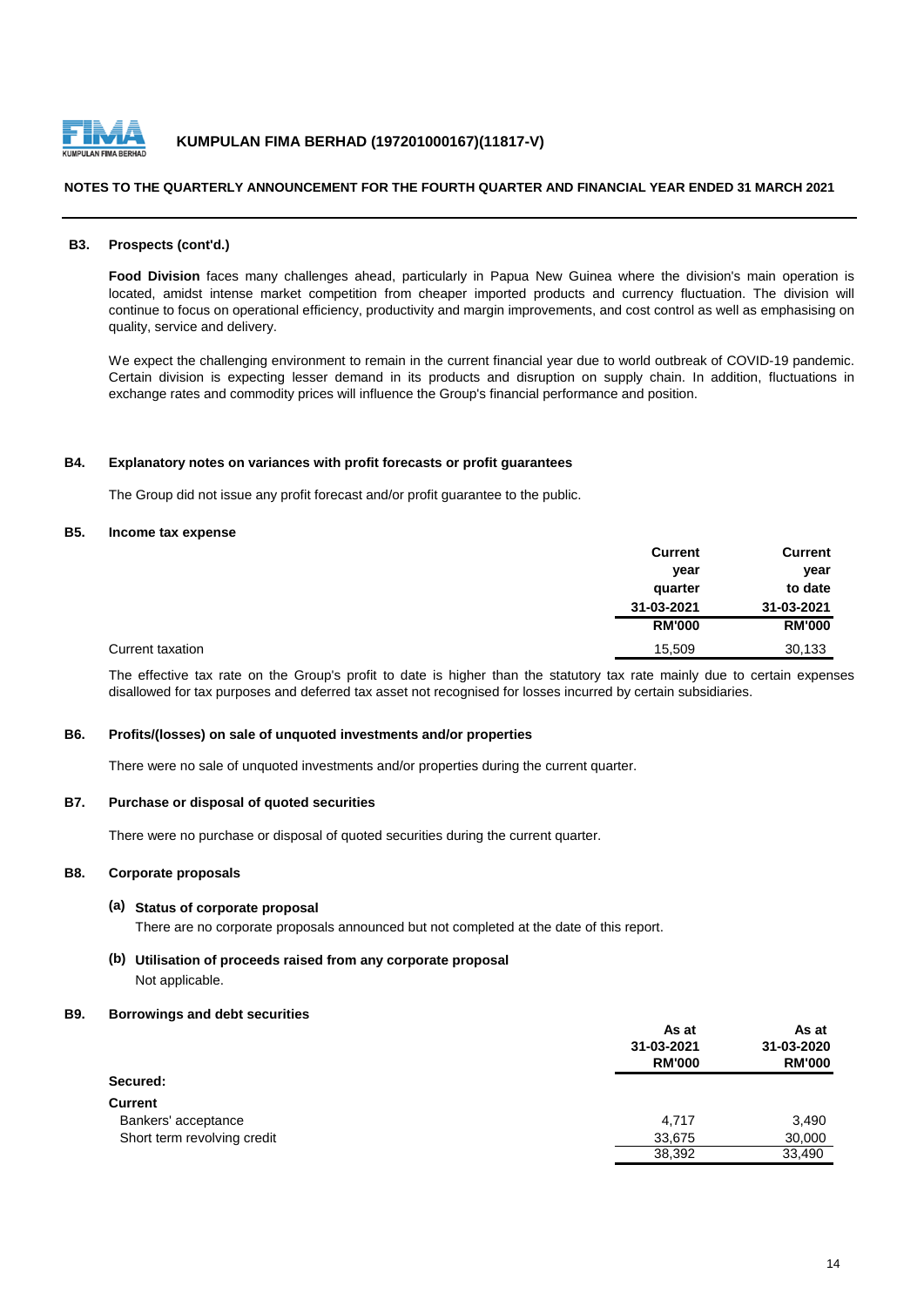

#### **NOTES TO THE QUARTERLY ANNOUNCEMENT FOR THE FOURTH QUARTER AND FINANCIAL YEAR ENDED 31 MARCH 2021**

#### **B10. Changes in material litigations**

Except for the following, there were no other changes in material litigation since the date of the last annual statement of financial position:

1. On 30 July 2018, a subsidiary, FimaCorp announced that its wholly owned subsidiary, Percetakan Keselamatan Nasional Sdn. Bhd. ("the Plaintiff"), has on the same day, commenced a High Court action against Datasonic Technologies Sdn. Bhd. ("the Defendant").

The claim is for a sum of RM24,975,000.00 (excluding interest and cost) ("Outstanding Amount"), being the amount due and owing by the Defendant to the Plaintiff for 1.5 million Malaysian passport booklets which were supplied by the Plaintiff to the Defendant.

At the request of the Defendant during the case management on 3 October 2018, the Plaintiff agreed to attempt mediation with the aim of arriving at an amicable resolution. The mediation took place on 17 October 2018 and 19 October 2018. However, the parties could not reach a resolution.

On 19 April 2019, FimaCorp announced that the settlement negotiation between the parties have failed. Accordingly, the High Court Judge has fixed the matter for case management on 13 May 2019 (for compliance with pre-trial directions) and trial on 12 July 2019, 9 August 2019, 8 January 2020 and 9 January 2020.

During the case management on 31 May 2019, the High Court Judge has directed the parties to appear before her on 12 July 2019 as a final attempt to explore settlement as requested by DTSB. However, the settlement negotiation and mediation between the parties have failed. The trial dates have been fixed for 9 and 10 November 2020. The next case management has been fixed on 9 October 2020.

On 7 August 2020, the Company announced that the High Court Judge has dismissed PKN's amendment application with costs. Further, the High Court Judge has directed the parties to comply with pre-trial directions.

The High Court has vacated the trial date on 9 November 2020 in light that the Conditional Movement Control Order had been extended up to the said date. The trial date on 10 November 2020 is maintained. The High Court has subsequently vacated the trial date on 10 November 2020 and the said date has been converted to case management instead.

During the case management on 26 February 2021, the High Court has fixed the new trial dates for this matter on 23, 24 and 25 August 2021.

This civil suit is not expected to have any material impact on the financial and operational position of the Company.

2. (a) On 13 May 2003, the National Land Body of Indonesia ("NLB") issued a certificate, Hak Guna Usaha No.1/ Nunukan Barat ("HGU") providing PT Nunukan Jaya Lestari ("PTNJL") a right to use a land covering a total size of 19,974 hectares ("Total Parcel") for the purposes of plantation. The HGU is set to expire on 12 May 2038.

Notwithstanding the HGU, the Minister of Agrarian Affairs and Spatial Planning ("Minister") vide letter dated 25 July 2016 ("Revocation Letter") informed PTNJL among others, of the following:

- there were administrative irregularities performed by officer(s) of the Regional Land Body of East Kalimantan at the time of the issuance of the HGU in 2003, resulting in parts of the area within the HGU to overlap with forestry area measuring approximately 17,165 hectares ("Irregular Parcel").
- a third party situated adjacent to the Total Parcel ("Third Party") has requested to revise/amend the HGU as there are overlaps between the Total Parcel with the Third Party's interests on the land pursuant to their operating permits (approximately 3,500 hectares) ("Overlapping Parcel").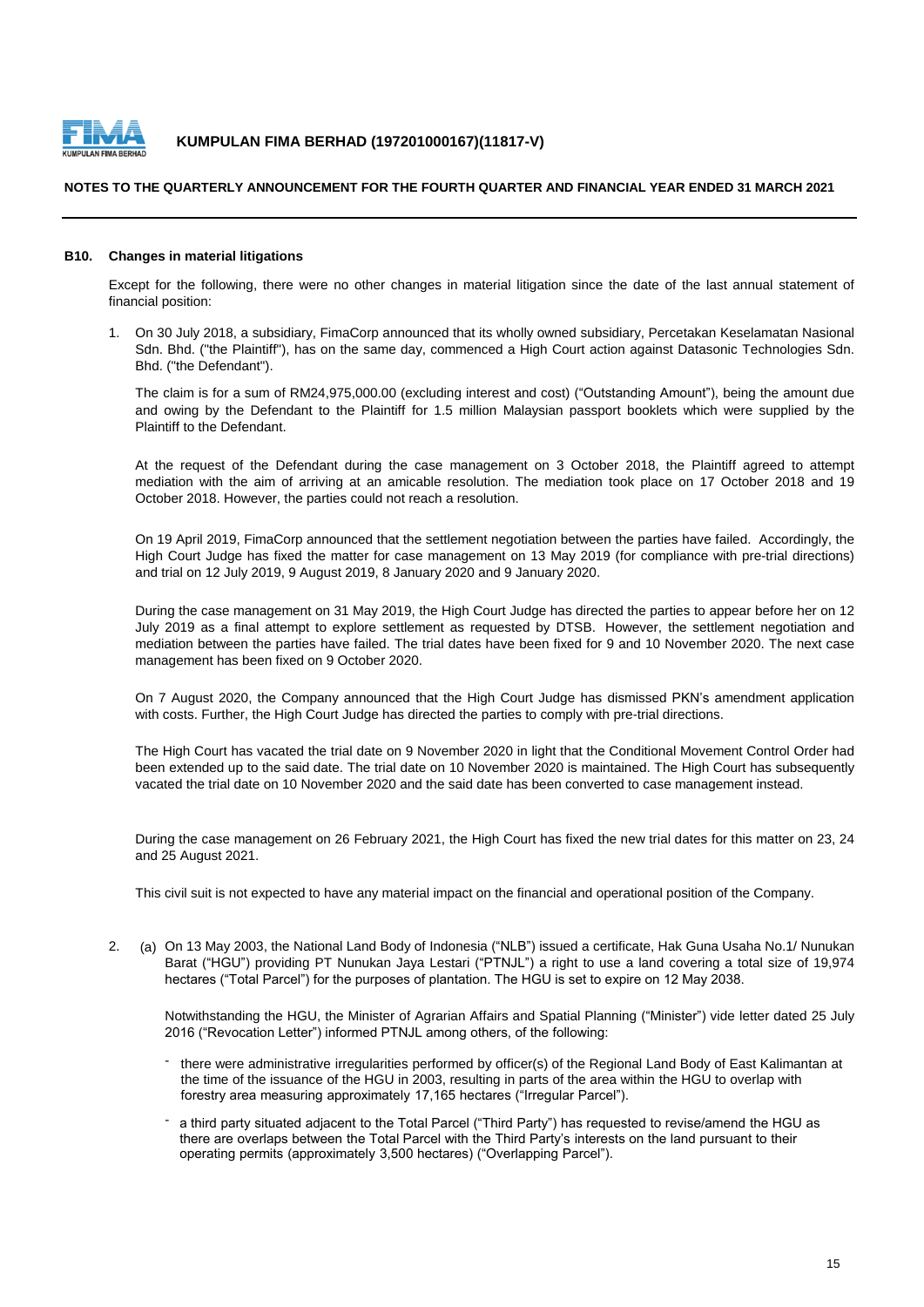

#### **NOTES TO THE QUARTERLY ANNOUNCEMENT FOR THE FOURTH QUARTER AND FINANCIAL YEAR ENDED 31 MARCH 2021**

#### **B10. Changes in material litigations (cont'd.)**

Following the above, the Minister vide the Revocation Letter has provided the following decisions:

- the HGU is revoked effectively immediately ("Revocation");
- PTNJL to apply for a new HGU certificate for the remaining 2,809 hectares of land located at Land Allocated for Other Purposes ("APL"); and
- the Irregular Parcel is to be surrendered to the Minister of Environmental Affairs and Forestry of Republic of Indonesia.

On 21 October 2016, PTNJL initiated an action in the State Administrative Court in Jakarta, Indonesia against the Minister seeking an order to annul the Revocation Letter and also sought an order to postpone the enforcement of the Revocation Letter pending full and final determination of the matter by the Indonesian courts ("Lawsuit").

PTNJL's basis for the Lawsuit are inter alia as follows:

- (i) the status of the Total Parcel is State Land, aligned with the condition imposed by prevailing laws and regulations in Indonesia; and
- (ii) the revocation of the HGU certificate is contrary to the prevailing laws and regulations in Indonesia.

On 13 June 2017, the State Administrative Court dismissed the Lawsuit ("State Administrative Court's Decision") resulting in an appeal filed by PTNJL in the High Administrative Court ("High Court") of Jakarta, Indonesia, on 24 July 2017 ("Appeal").

Vide written decision dated 11 December 2017 (which was received by PTNJL's solicitors on 2 January 2018 and subsequently forwarded to PTNJL on 3 January 2018), the High Court partly allowed the Appeal with costs and ordered that (i) the Revocation to be void and the Revocation Letter be annulled, save for the Overlapping Parcel measuring 5,138 hectares. ("High Court Decision").

On 10 January 2018, PTNJL has filed an appeal to the Supreme Court of Indonesia ("Supreme Court") against the High Court Decision. On 21 August 2018, the Supreme Court allowed PTNJL's appeal and similarly ordered that the Revocation Letter be annulled ("Decision of the Supreme Court"). The Supreme Court also ordered the Minister to simultaneously:

- (i) issue an order cancelling PTNJL's HGU rights over the Overlapping Parcel measuring 3,500 hectares; and
- (ii) ensure the issuance of a new HGU certificate in favour of PTNJL to use the remaining area measuring 16,474.13 hectares, (which is 19,974.13 hectares less the 3,500 hectares referred to in paragraph (i) above).

On 8 February 2019, the Minister filed an application in the Supreme Court to review the Decision of the Supreme Court ("JR Application").

On 27 November 2019 the Supreme Court overturned the Decision of the Supreme Court in favor of the Minister upholding the legitimacy and the validity of the Revocation ("JR Decision").

On 23 January 2020, PTNJL subsequently filed a further application for judicial review to Jakarta State Administrative Court against the JR Decision ("2nd JR Application")on the grounds that the JR Decision contradicts some aspects of other established cases and the discovery of new material evidences that were not previously available. As at today, the Supreme Court has not issued any decision in respect of the 2nd JR Application.

(b) On 28 November 2019, PTNJL has filed a civil suit in the Pengadilan Negeri Jakarta Selatan against the Defendant and PT Adindo Hutani Lestari ("AHL") (collectively, "Defendants"). The President Republik Indonesia and Menteri Lingkungan Hidup dan Kehutanan Republik Indonesia ("Menteri Kehutanan") have been named as co-defendants in the said suit.